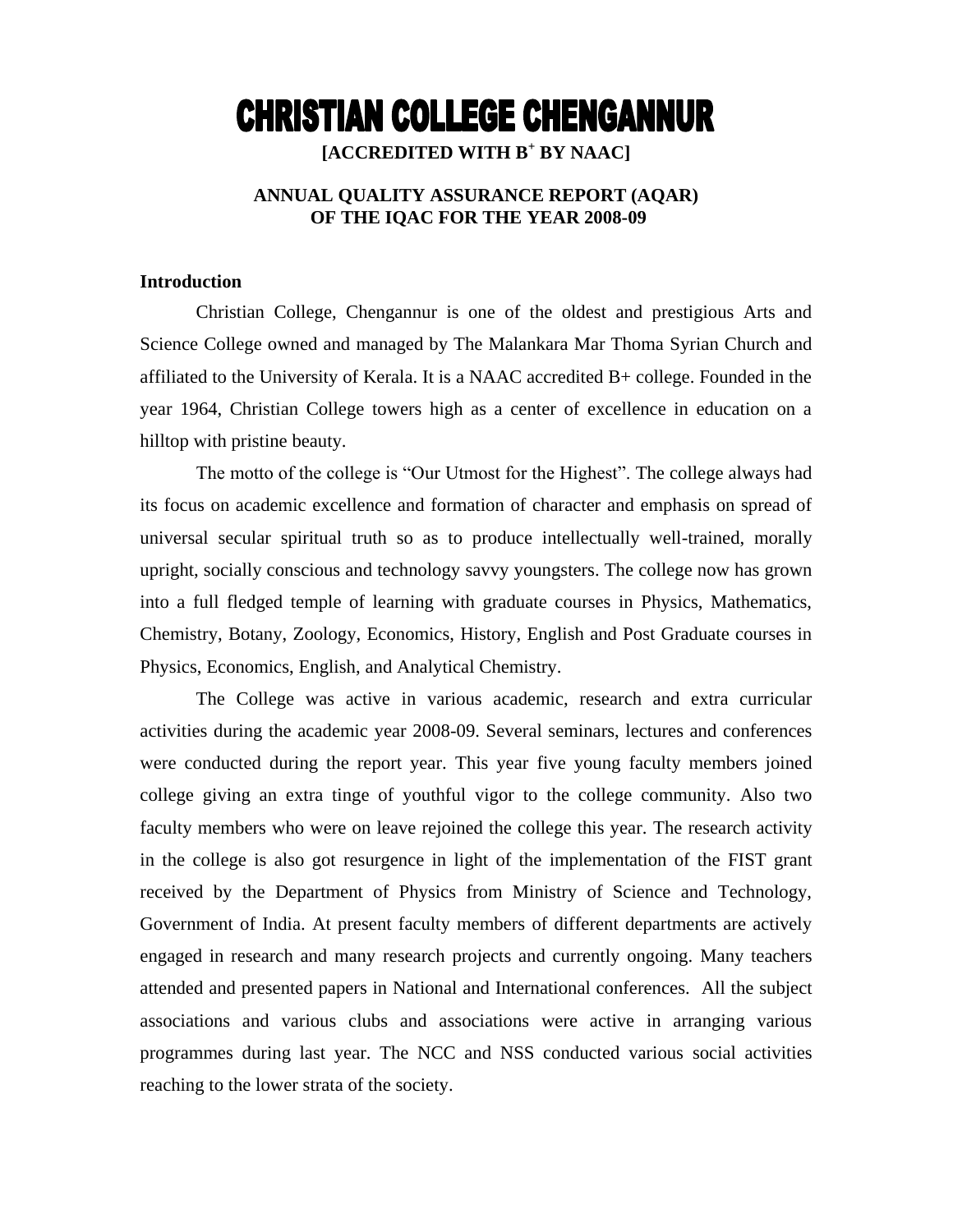## **PART A**

## **PLAN OF ACTION FOR THE YEAR 2008-09**

Christian College Chengannur has been accredited with B+ grade by the National Assessment and Accreditation Council (NAAC) in the year 2005. Based on the guidelines of the NAAC, the College has constituted an Internal Quality Assurance Cell (IQAC). The IQAC is envisaged as an internal nodal agency to evaluate, promote and consolidate all the activities of the College. The committee chalked out long term and short term action plans for ensuring continuous improvement in the entire operations of the institution. The IQAC motivated and monitored various academic and non-academic activities during the year 2008-2009 in light of the long term and short term plan formulated. The IQAC committee discussed the action plan for the year at the beginning of the academic year based on the short term plans envisaged by the last year IQAC committee. In consultation with all the committees in the college a schedule was prepared for convening the Planning Board, Academic Committee, Research and Analysis Committee, Computer Education Committee, Library Advisory Committee, Career Guidance and Placement Cell. The recommendations of all the committees were consolidated into short term and long term work plans.

The constitution of the IQAC is detailed below:

# **Members of IQAC**

| Dr. Jacob George          |                      | Principal & Chairman                   |
|---------------------------|----------------------|----------------------------------------|
| Dr. Ajith Verghese George | $\ddot{\cdot}$       | Coordinator                            |
| Sri. Hysen Thomas         | $\ddot{\cdot}$       | Joint Coordinator                      |
| Smt. T. Annamma Oommen    | ፡                    | Head, Department of English            |
| Sri. Thomas Alex          | $\ddot{\cdot}$       | Head, Department of Botany             |
| Sri. Lalu Varghese        | ፡                    | Department of Economics                |
| <b>Smt. Molice Thomas</b> | $\ddot{\cdot}$       | Department of Chemistry                |
| Sri. E. Daniel            | ፡                    | Head, Department of Mathematics        |
| Smt. Ruby Mathew          | $\ddot{\phantom{a}}$ | Head, Department of Physical Education |
| Dr. Johnson Baby          | $\ddot{\phantom{a}}$ | Department of Zoology                  |
| Sri. Alex T. George       | $\ddot{\cdot}$       | Office Superintendent                  |
| Sri. Nidhi Alex M. Ninan  | $\ddot{\cdot}$       | Librarian                              |
| Prof. M. K. Thomas        | ፡                    | <b>Management Representative</b>       |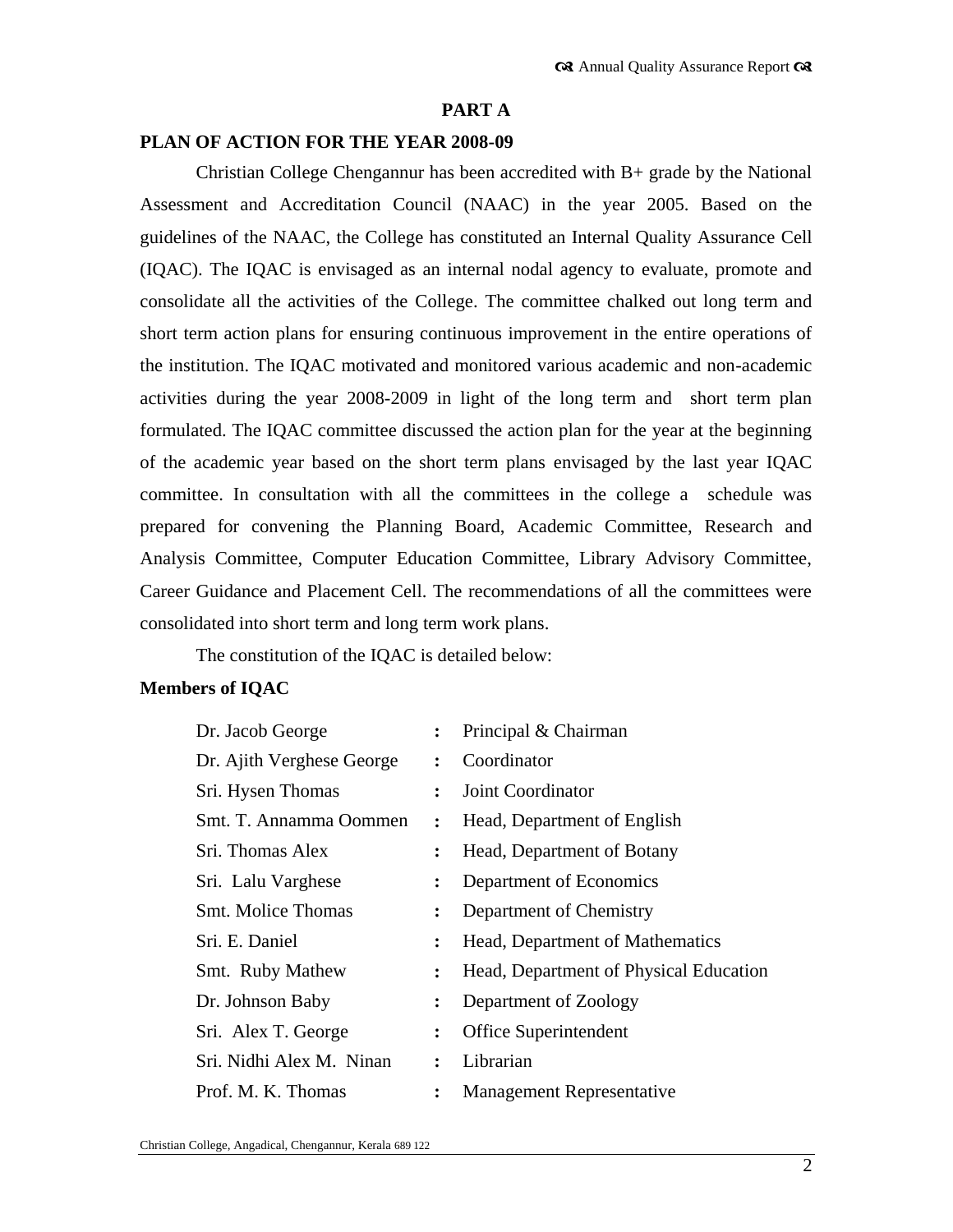The plan evolved by the committee for the academic, co-curricular and research activities for the year 2008-09 is listed below:

- Fresh initiatives for improving the academic performance of students.
- Encourage students to utilize library facilities.
- Revamping the athletics and games by encouraging students and giving incentives to them.
- Initiate steps to appoint regular teachers in place of guest lectures and to fill vacant posts of non teaching staff.
- Inspire the faculty to undertake more research projects and publish research findings in peer reviewed national and international journals
- Instigate teachers to participate in national/international seminars, conferences and workshops
- Encourage the different departments to conduct national and regional seminars by using the possible grants from University Grants Commission and Kerala State Council for Science Technology and Environment.
- Procuring sophisticated research instruments for the Department of Physics using FIST grant.
- Seminars and lectures by career guidance and placement cell.
- Completion of women's hostel construction.
- Renovation of the existing old building outside the main campus and to convert it to a men"s hostel to accommodate staff and postgraduate students.
- To continue with the initiatives towards converting the College campus to an eco friendly one.

Based on these plans various activities and programmes were conducted in the proposed year. The committee evaluated the progress on a regular basis. Comments and recommendations for further improvement in quality were issued at various stages.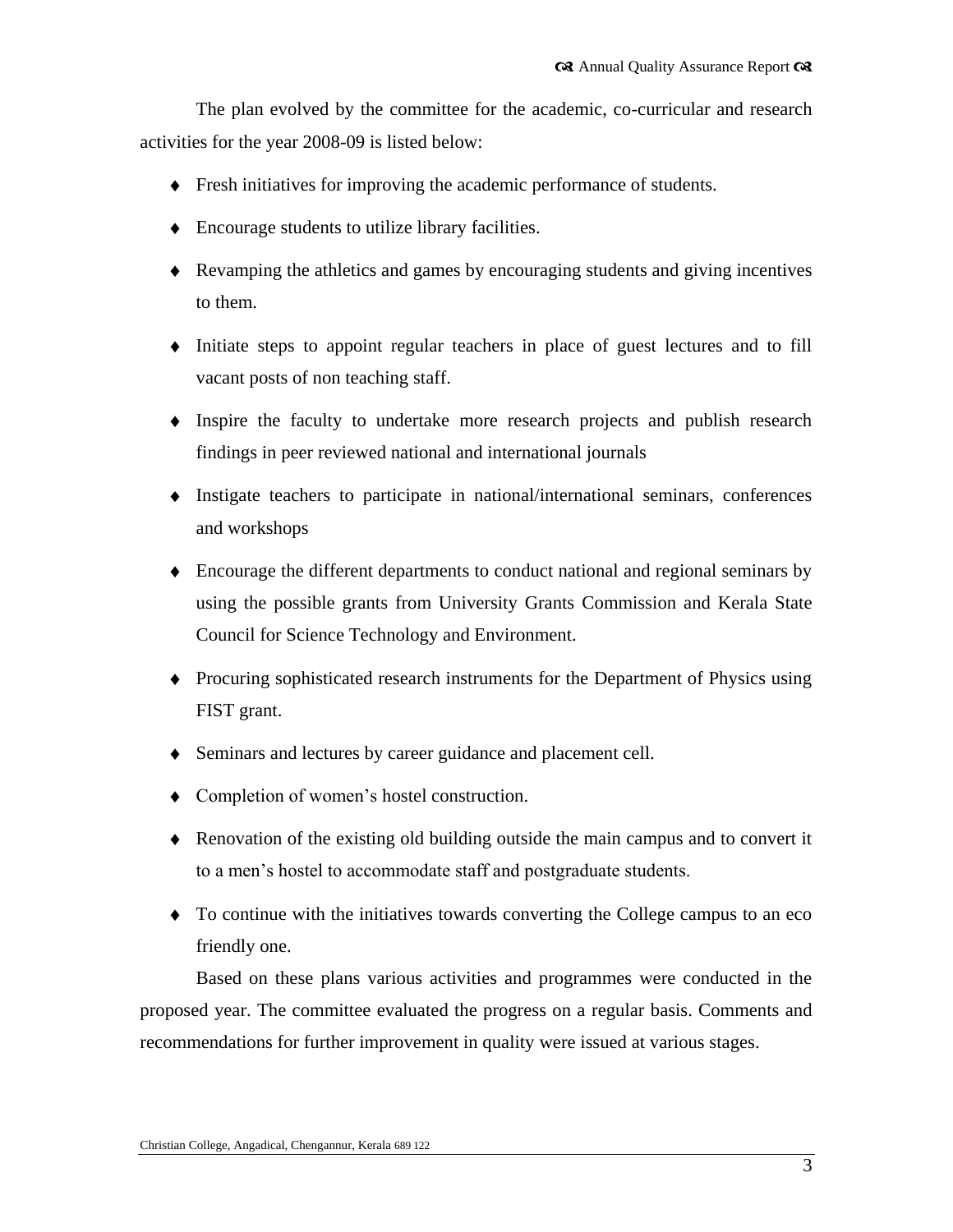# **ACHIEVED OUTCOME IN A NUTSHELL**

- $\triangleright$  The concept of academic planning introduced by the IQAC has been widely appreciated and welcomed by the students and staff members. The various departments identified their strength and weakness following this planned approach. Following the general directions of IQAC, each department worked out their plan of action for the year. IQAC carefully monitored the activities of all the departments and committees and provided all support for further enhancement of the quality. The faculty members and nonteaching staff were offering voluntary services in guidance, counseling and placement, community services, social activities and related matters. The attendance of the students is constantly monitored and follow-up meeting with parents were organized in the case of students with lower attendance. The internal examination marks were intimated to the parents.
- $\triangleright$  The sustained encouragement and guidance of IQAC has also resulted in the increased participation of students in extra curricular activities like debate, quiz, sports, elocutions, community development programmes etc which are organized by the college.
- $\triangleright$  The students were encouraged to use the Library facilities. A Best reader award for students is constituted for motivating students in this regard. The teaching and non teaching faculties were also encouraged to use the facilities available in the library.
- $\triangleright$  The sports and Games received rejuvenation this year by conducting the Annual Sports meet. All the students were put into 4 separate houses and different games and sports events were organized on house basis. A large number of students actively participated in that event.
- $\triangleright$  Regular teachers were appointed in place of guest lectures and vacant posts of non teaching staff were filled.
- Christian College, Angadical, Chengannur, Kerala 689 122  $\triangleright$  The efforts of IQAC to inspire the faculty members to undertake more research projects and publish research articles in peer reviewed journals has reaped good results.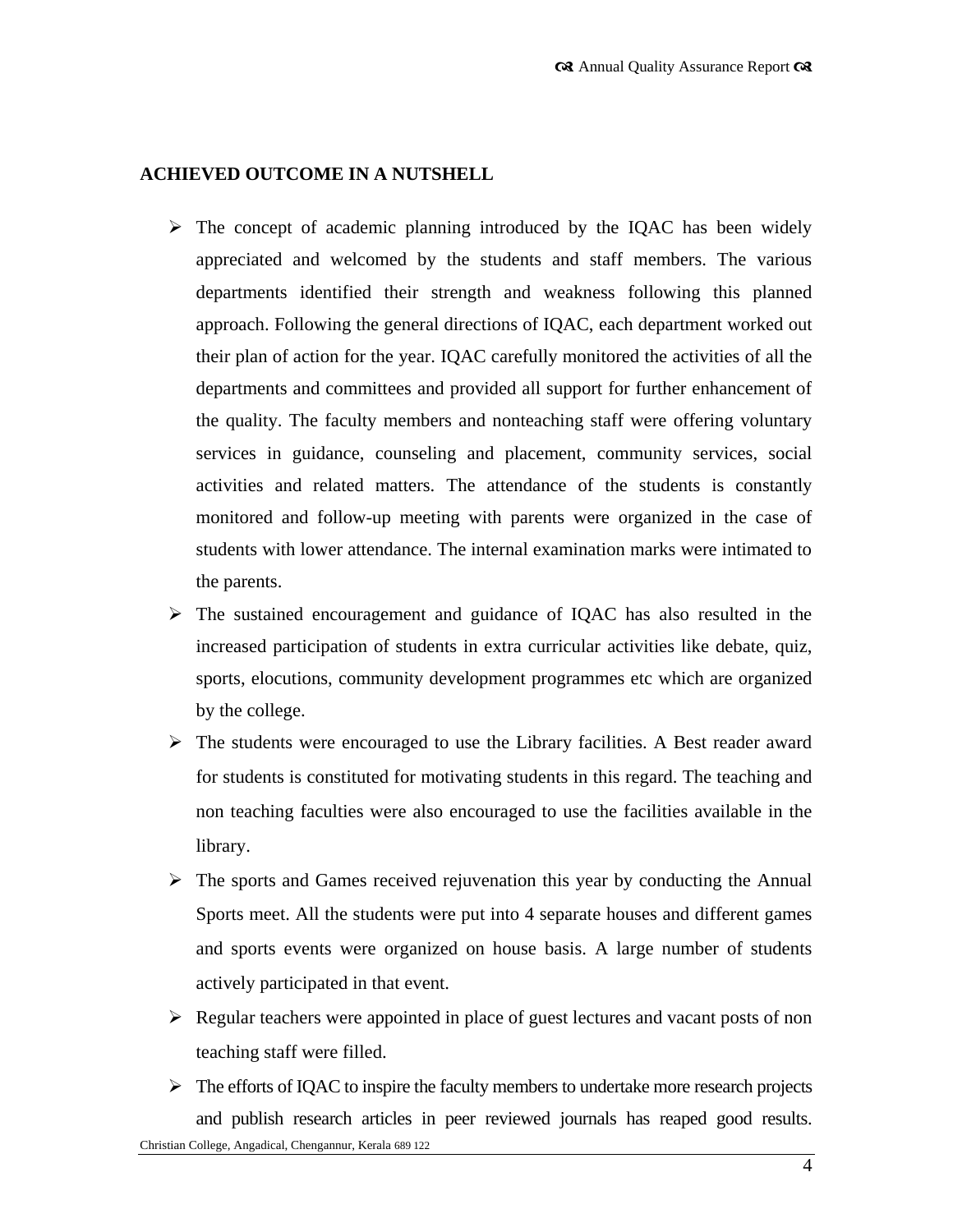Five faculty members applied for minor research project to University Grants Commission for conducting research work, Three faculty members got minor projects from the University Grants Commission. The department of Physics is continuing with the implementation of the FIST project worth 24 Lakhs received from the Department of Science and technology, New Delhi. The participation of Teachers in National / International conferences also increased as a result of the continuous effort by IQAC

- $\triangleright$  National and Regional seminars were conducted successfully and proceedings were published. Four teachers participated and presented papers in National/ International conferences.
- $\triangleright$  The Department of Physics received Rs. 18 1akhs {FIST GRANT} as first installment from the Ministry of Science and Technology, Government of India for upgrading the postgraduate teaching and research facilities. Using the grant the department procured UV-Vis-NIR Spectrophotometer, LCR Meter, setup for laser optical experiments, High Precision Michelson interferometer facilities. An amount of Rs.1 lakhs was used for purchase of books on advanced physics and 4 lakhs for a full-fledged computer lab with networking facilities.
- $\triangleright$  In consonance with the increased job opportunities available in the private sector and the severe competition amoung the job aspirants for finding jobs; the need for improvement of soft skills is important. In this regard the Career Guidance and Placement Cell of this college functioned effectively and actively. The placement cell organized several campus interviews and 10 students got placement in various companies, banks and other firms. Several programmes like personality development, how to face interview board etc were conducted this year.
- $\triangleright$  The construction of the women's Hostel using the financial assistance received from University Grants Commission is nearing completion.
- $\triangleright$  An existing old building outside the main campus is renovated and converted in to a men"s hostel for staff and postgraduate students. Many teaching and non teaching members as well as students are already using this facility.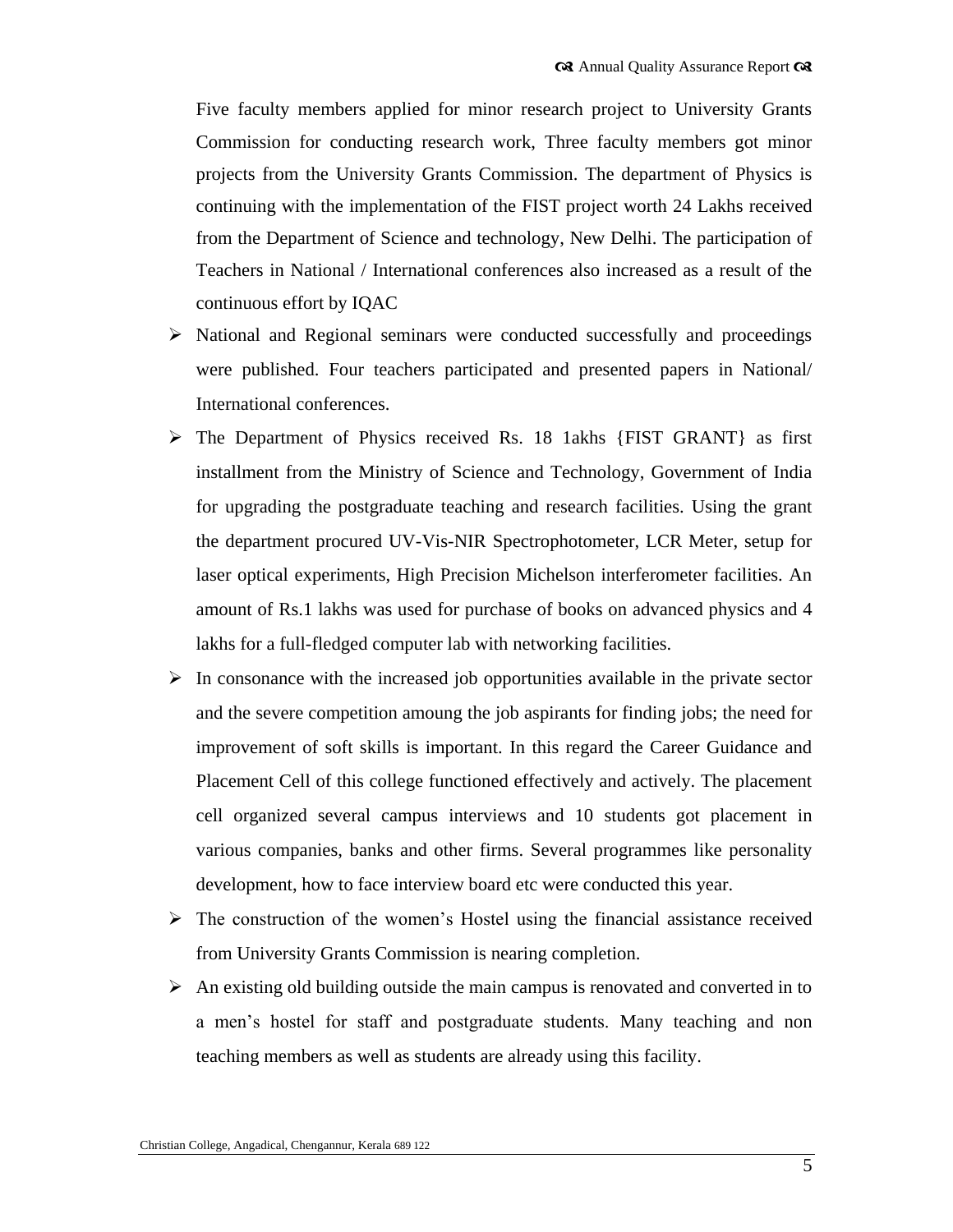$\triangleright$  The students are motivated to keep the campus ecofriendly. Seminars were organized related to these topics. This has reflected in the general cleanness of the campus and reduction in the quantity of plastic waste in the campus.

## **PART B**

#### **1. Activities Reflecting the Goals and Objectives of the Institution**

All the activities of the college are deigned in tune with the motto of the college "Our Utmost for the Highest". Since its inception this college existed as a beacon of light for aspiring students in chengannur area which is surrounded by a population, the majority of which is poor.

Some of the policies/objectives followed by the institution:

- $\triangleright$  Admission and Appointment polices are so formulated that merit is never overlooked.
- $\triangleright$  Computer training, Communicative English classes and personality development programmes were offered to students.
- $\triangleright$  No capitation fee other than University/Government fee is collected.
- $\triangleright$  Sports facilities like multi gymnasium are offered to students free of cost.
- $\triangleright$  Strengthening of healthy practices.

## **2. New Academic Programmes Initiated [UG and PG]**.

Affiliation of the University of Kerala and Sanction of the state Government is necessary for starting new courses. Even though the college applied for new courses, due to the restrictions imposed by the Government, no new courses were sanctioned during the academic year.

The college offers eight undergraduate courses (Mathematics, Physics, Chemistry, Zoology, Botany, Economics, History and English) and four postgraduate courses (Physics, Analytical Chemistry, Economics and English). Various add-on certificate courses in computer science are also offered by the computer division of the college.

Certificate courses on Office Automation, Internet and Numerical Applications were conducted by the computer division of the College for UG and PG students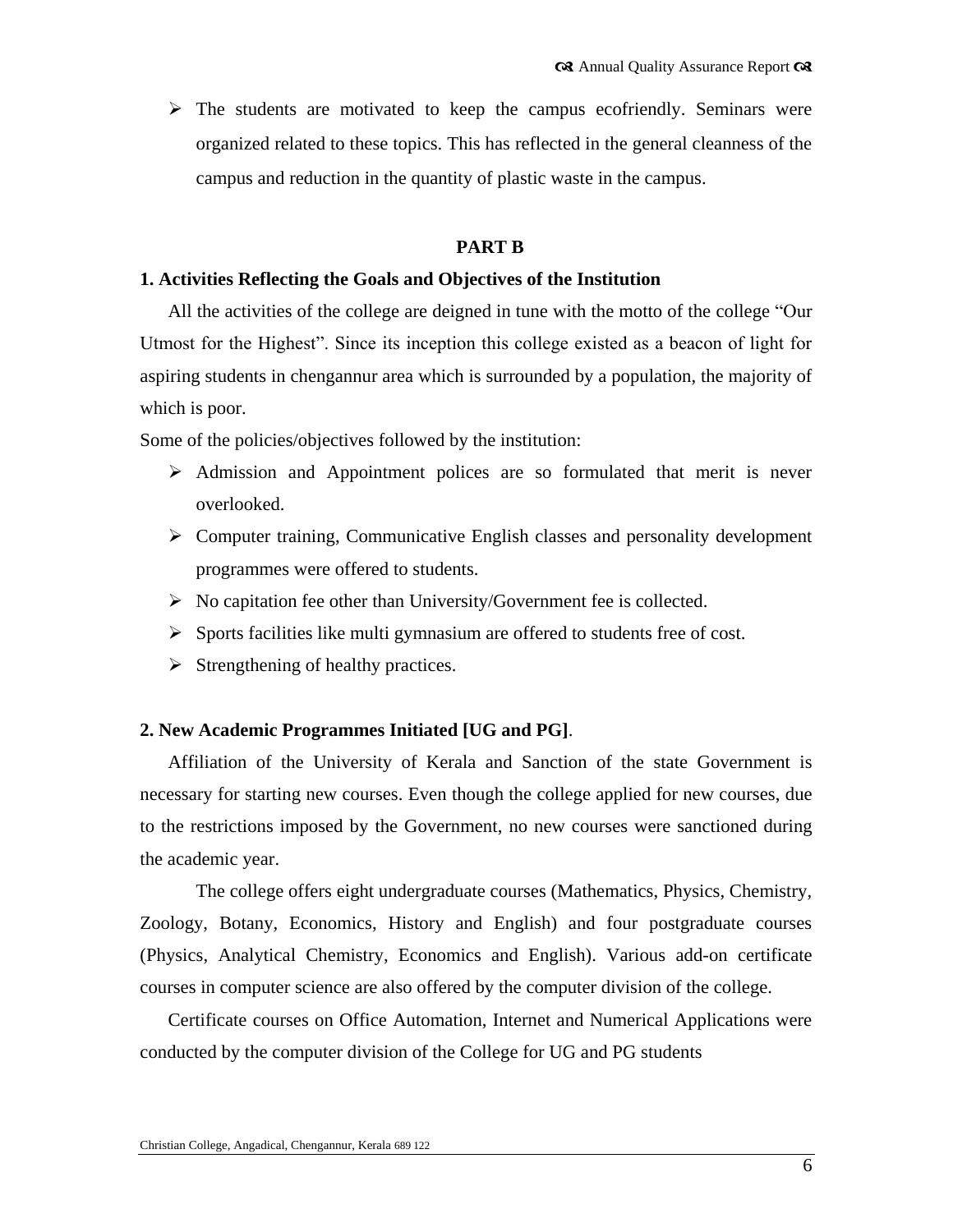#### **3. Innovations in Curricular Design and Transaction**.

The University of Kerala has a rigid approach regarding the Curriculum design. The Board of Studies of the concerned subject and the academic council is preparing the syllabus for the different courses for the entire University. However, while designing new syllabus, the Council usually requests for comments on the draft syllabus from experts of colleges. Faculty members of this college viz, Sri. S. Rajagopal, Sri. Mathew Varghese, Sri. Ajith Verghese George, Dr. Rajan David, Sri. Thomas Alex and Sri. Thomas Mathew contributed during the curriculum design and transaction. The seminar on advanced topics by professional and eminent experts, organized by each department provided new vistas of knowledge transaction and fields of research.

#### **4. Inter Disciplinary Programmes Started**

The thin film coating and high temperature furnace facilities of the Research Lab of the Department of Physics are used by many students of the Department of Chemistry of this College. Many students and faculty members from nearby colleges also utilize these instruments for sample preparations.

#### **5. Examination Reforms Implemented**.

The College has an Examination committee consisting of senior faculty members. In addition to this, every department has its own examination committee under the leadership of the respective heads of the department. This committee works in conjunction with the College Examination committee. In the reported year the committee planned and implemented a two tier examination system - a series of tests organized by the concerned department and terminal examinations by the college. Examination Results were monitored and detailed progress report of the students were sent to the parents by post. Class wise PTA meetings were organized for all the classes in which the general progress and behavior of the students were discussed. Feedbacks collected from the parents were also evaluated. This resulted in the improvement of the overall performance of the students.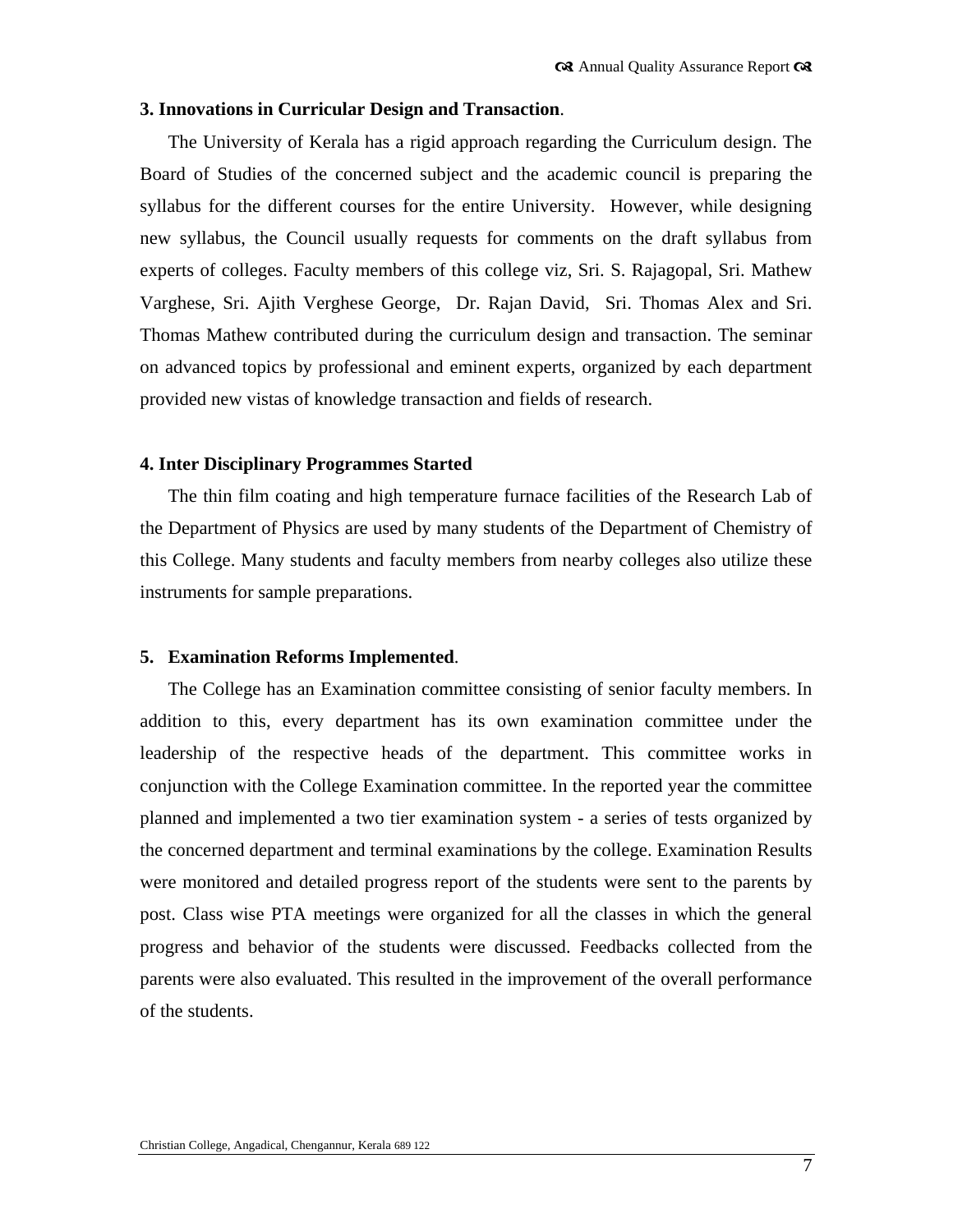## **6. Candidates qualified NET/ GATE/SLET** etc.

Post graduate students are advised to appear for NET, GATE, SLET examinations seriously. Five students had qualified the State Eligibility Test [SET] conducted by the Government of Kerala.

# **7. Initiative Towards Faculty Development Programme**

Two faculty members of the college has granted FIP scheme of the University Grants Commission during the XI plan. Sri. A. Abraham [Physics] and Smt. Jisha John [Economics] continuing their research utilizing the FIP scheme. Sri. Hysen Thomas [Physics] and Sri. John George Athyal [English] is doing part time research. Dr. Desy P. Koruth, and Sri. Hysen Thomas participated in National seminars/Conferences.

# **8**. **Total Number of Seminars/ workshops conducted**.

Seminars organized in the college may be grouped into four categories.

- a. National seminars conducted with the help of funding agencies.
- b. Seminars organized on regional level by departments.
- c. Lecturer programmes
- d. Student seminars.

# *National seminars conducted during 2007-08*

1. The Department of Chemistry organized a three-day National seminar on Recent Trends in Organic Chemistry (RETROC 2009) during January 16-18, 2009 jointly sponsored by University Grants Commission and KSCSTE, Government of Kerala. Dr. V. N. Ragasekharan Pillai, Vice Chancellor of Indira Gandhi National Open University, New-Delhi inaugurated the National Seminar. The meeting presided over by His Grace Rt. Rev. Dr. Zacharias Mar Theophilus Suffragan Metropolitan. Dr. A. Ajayaghosh (Bhatnagar Awardee, NIIST, Trivandrum), Dr. Siby Varghese (Scientist, Rubber Institute, Kottayam), Dr. K. N. Rajasekharan (Head, Department of Chemistry, University of Kerala, Trivandrum), Dr. George Thomas (Bhatnagar Awardee, NIIST, Trivandrum), Dr. Santhosh Kumar K. (Scientist, RGCB, Trivandrum) delivered invited talks. In addition to the invited talks, teachers and researchers from different parts of the country presented 28 research papers.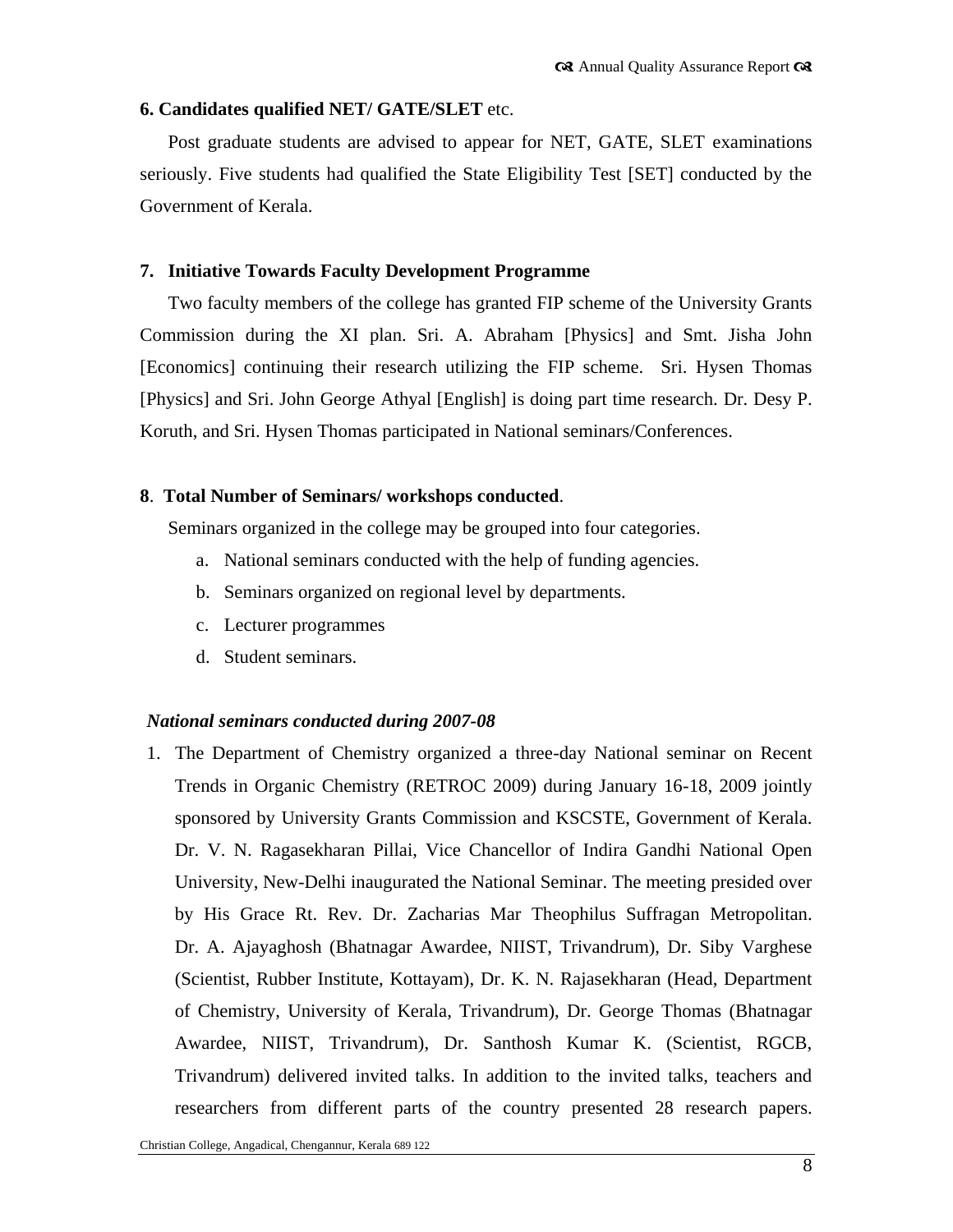Proceedings containing the invited talks and research papers presented were released during the inaugural ceremony. Dr. Desy P. Koruthu served as the Convener.

2. The Department of Zoology organized a two-day National seminar on Emerging Trends in Bio Informatics on  $7<sup>th</sup>$  and  $8<sup>th</sup>$  August 2008 sponsored by the University Grants Commission. Rev. George Mathew, Secretary of the Chengannur-Mavelikkara Diocese of the Malankara Mar Thoma Syrian Church, inaugurated the seminar. Dr. Ignatius Kunjumon (Department of Bio Informatics, SNGIST, North Paravur), Dr. Cyril Johnson (St. Xavier"s College, Thumba), Dr. Oommen V. Oommen (Head, Department of Zoology, University of Kerala, Trivandrum), Dr. G. Gopakumar (Department of Bio Informatics, University of Kerala, Trivandrum) delivered invited talks. Teachers and researchers also presented 8 research papers. Proceedings of the National seminar were also published.

# *Seminars Organized on State Level by Departments*

3. A state level seminar on "Eco-cultural Perspectives of Contemporary Literature" was conducted by the Department of English on  $6<sup>th</sup>$  October 2008. Rev. K. S. Mathew, Sabha Secretary, Malankara Mar Thoma Syrian Church inaugurated the seminar. Dr. Alexander Jacob IPS (Director, Police Training Academy, Thrissur) and Dr. Chandrika Balan (All Saints College, Trivandrum) were the chief resource persons.

# *Seminars Organized on Regional Level by Departments*

4. The Department of Economics organized an intercollegiate seminar on "Global economic Crisis' on  $4<sup>th</sup>$  November, 2008.

His Grace Rt. Rev. Dr. Zacharias Mar Theophilus Suffragan Metropolitan inaugurated the seminar. Mr. E. Madhavan, General Manager, Reserve Bank of India, Kochi was the resource person.

5. The Department of Chemistry organized an intercollegiate seminar on "Computational Chemistry" sponsored by the Academy of Chemistry Teachers (ACT) on 16.10.2008. Dr. U. C. Abdul Jaleel, Malabar Christian College, Calicut delivered the main lecture. Students and teachers from various colleges attended the seminar.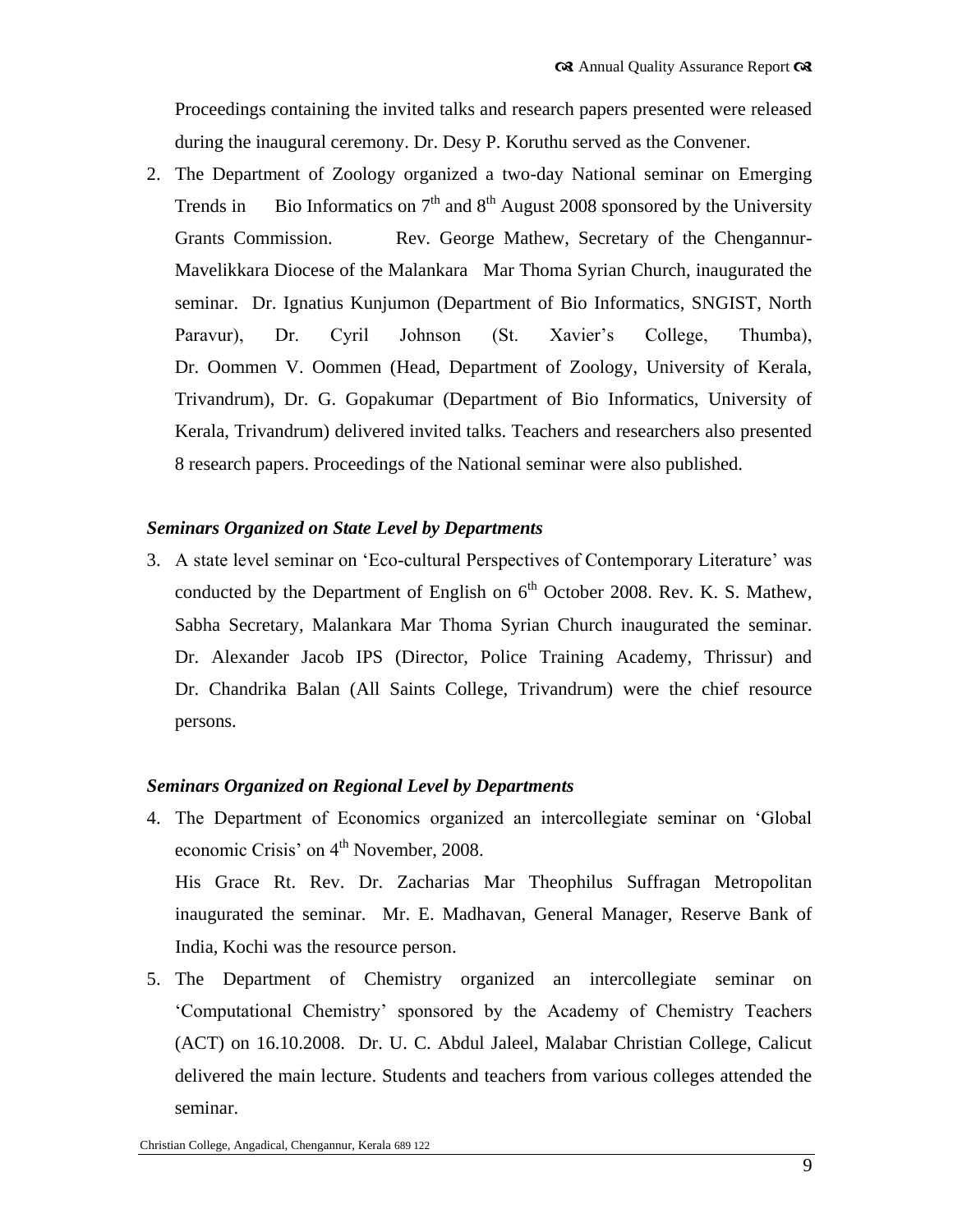- 6. Department of Mathematics conducted a talk on "The History of Mathematics" on  $17<sup>th</sup>$  November 2008. Prof. Mathew C. John, Head, Department of Mathematics, Mar Thoma College, Tiruvalla was the resource person.
- 7. A one-day seminar on "Chandrayan Mission" was organized by the Department of Physics on  $26<sup>th</sup>$  November 2008. Dr. Samuel Mathew, Department of Physics, Mar Thoma College led the seminar. A video documentary presentation "Chandrayan Mission", its objectives and India"s future man missions to outer space followed the meeting.
- 8. A seminar on "Plant Taxonomy and Nomenclature" was organized by the Department of Botany on 28<sup>th</sup> November 2008. Dr. K. C. Koshy, Senior Scientist, TBGRI, Palode delivered the lecture.
- 9. The Department of History organized a seminar on "Socio-Economic Analysis of the Indian Society' on 19<sup>th</sup> February 2009. Dr. Varghese George, Member, Kerala State Debt Relief Commission led the seminar.
- 10. A talk on "Functional Foods and their Role in Prevention of Diseases" was also organized by the Department of Chemistry on 31<sup>st</sup> December 2008. Dr. Mathew C. Chandy, Principal Scientist, Quality Assurance Laboratory, Kollam gave the talk.
- 11. A talk on "The Relevance of History" was also organized by the Department of History on 29<sup>th</sup> September 2008. Prof. P.T. Chacko, Mar Thoma College, Tiruvalla gave the talk.
- 12. A lecture on "Ethical Issues in Globalization was organized by the Department of Economics on  $14<sup>th</sup>$  August 2008. Rev. Dr. Abraham Skaria was the main resource person.
- 13. The Depatment of Mathematics organized a seminar on "Algebric and Transcendental Numbers" on  $17<sup>th</sup>$  February 2009. Dr. Regi T., Government College, Chittoor was the resource person.
- 14. A seminar on "Grading and Restructuring Under Graduate Education" for the teachers was organized by the college on  $17<sup>th</sup>$  March 2009 sponsored by the Kerala State Council for Higher Education. Prof. P. Babu inaugurated the seminar. Dr. P. K. Padmakumar and Dr. J. Vijayan were the key resource persons.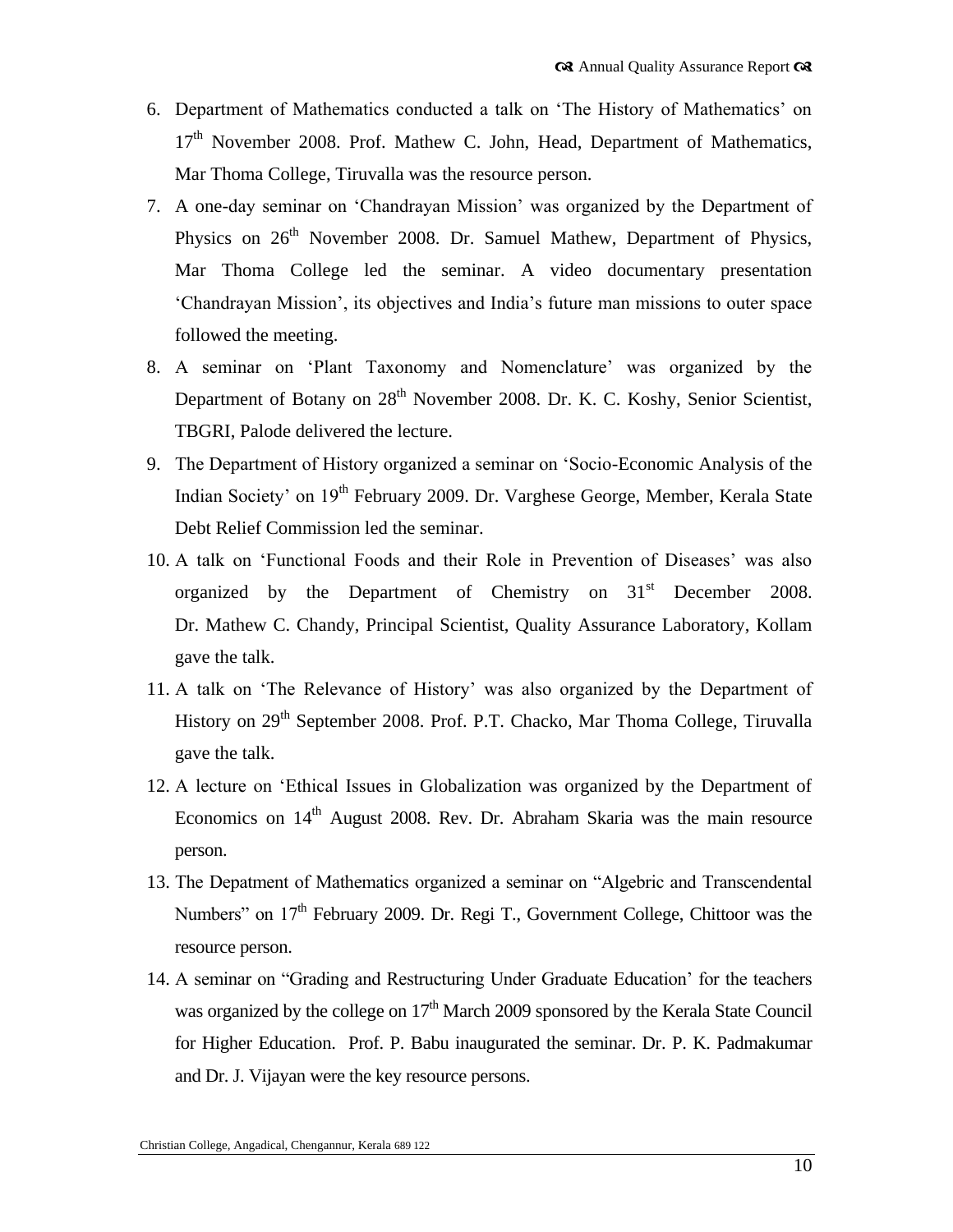15. A workshop on Wetland Biodiversity Conservation was conducted on 18<sup>th</sup> March, 2009 jointly by the Department of Botany, Department of Zoology, N.S.S. and Nature Club sponsored by the Biodiversity Board, Government of Kerala. Dr. M. G. Sanal Kumar and Dr. R. S. Balamurali.

#### *Other programs organized during 2008-09*

- 1. His Grace Dr. Zacharias Mar Theophilus Suffragan Metropolitan celebrated Holy Communion Service at 8:30 a.m. on the New Year Day  $(I<sup>st</sup> January 2009)$  at the college chapel. All the Staff members and interested students participated.
- 2. Rev. George Mathew, Governing Council Member distributed the Kerala state Suvarna Jubilee Scholarship of Rs. 10,000/- each sanctioned by the Government to 19 first year degree students on  $8<sup>th</sup>$  January 2009.
- **3.** November 25, 2008 was observed as Library Day and Communal Harmony Day. Quiz, Essay, Best reader competitions were conducted in connection with the Library Day and Merit certificates and prizes were distributed to the winners. Grand Master Dr. G. S. Pradeep (Aswamedham fame) delivered a talk on Communal Harmony. All the students and staff members took National Integration pledge.
- 4. Intercollegiate paper presentation on the topic "Economic Crisis and its Impact on Kerala Economy" and Quiz competitions were conducted by the Department of Economics on  $4<sup>th</sup>$  February 2009. Cash awards were distributed for the winners.
- 5. Christmas Carol service was held on  $4<sup>th</sup>$  December 2008 under the leadership of college choir. Rt. Rev. Abraham Mar Paulos Episcopa gave the Christmas Message. Final year B. A. English students secured first place in the Carol singing competition held in connection with the Christmas carol.
- **6.** The Tourism club and Nature club conducted a nature study camp from 12-14 February 2009 at the Eravikulam National Park and Wild Life Sanctuary, Munnar. 25 student members and 3 faculty members participated in the nature study camp. The forest department of the Government of Kerala sponsored the camp. The Tourism club, Nature Club and NSS organized a lecture on "Conservation of Nature" on 22<sup>nd</sup> January 2009. Mr. C. R. Neelakandan, renowned Environmental activist, delivered the lecture. A poster display was also arranged to give awareness to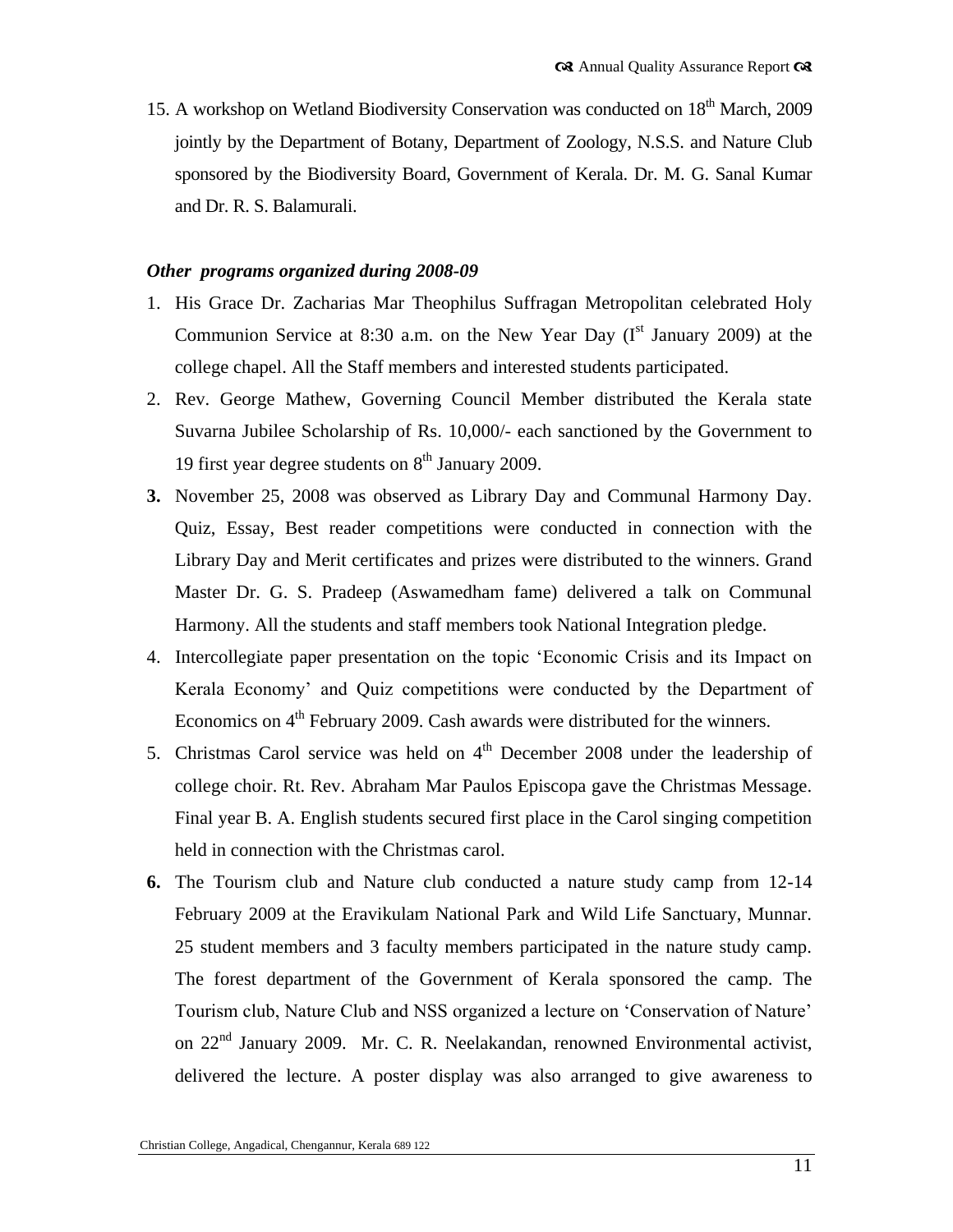conserve Nature. Prof. Thomas Alex and Prof. Thomas P. Thomas served as the Conveners of the Nature Club and Tourism Club respectively.

- 7. A medical camp was organized on  $19<sup>th</sup>$  February 2009. A medical team including three doctors of St. Thomas Mission Hospital, Kattanam led the camp.
- 8. A debate was arranged by the Women's Cell on  $19<sup>th</sup>$  February 2009 on the subject "Whether the Concept of Women hood Respected in the Modern Media Culture"
- 9. A Quiz programme on Indian History, culture and contemporary developments was organized by History Department on  $31<sup>st</sup>$  October 2008 in connection with the Kerala Day Celebrations.
- 10. Final year B. A. English students published a manuscript magazine viz., "Visage".
- 11. A campus cleaning programme was conducted in connection with Gandhi Jayanthi. All the students and staff members participated with enthusiasm.
- 12. A tour programme was arranged for the teaching staff on  $27<sup>th</sup>$  February 2009 to Alappuzha Lake waters. 47 teachers participated.

## *Student Seminars*

As per the Syllabus of the University of Kerala every student of the Post graduate course must present a seminar each for each paper in every semester. The seminar presentations of the student will be a one hour programme and the same is attended by all the faculty members of the concerned department. Seminars were evaluated critically by the faculty members and suggestions for improvements were made. Students of the UG level were also given assignments to conduct seminar on selected topics in each papers.

# **9. Research projects**.

List of UGC Projects

| Sl.<br>N <sub>0</sub> | Title of project                                                                            | <b>Funding agency</b><br>& Amount<br><b>Allocated</b> | <b>Department</b><br>& Period of<br>Project | Name of PI and Co-<br>PI |
|-----------------------|---------------------------------------------------------------------------------------------|-------------------------------------------------------|---------------------------------------------|--------------------------|
|                       | Globalization and Impact<br><sub>on</sub><br>Agriculture: A Case Study of<br>Kerala Economy | UGC<br><b>Rs. 25,000</b>                              | Economics<br>2004-06                        | Dr. Manju S. Nair        |

Christian College, Angadical, Chengannur, Kerala 689 122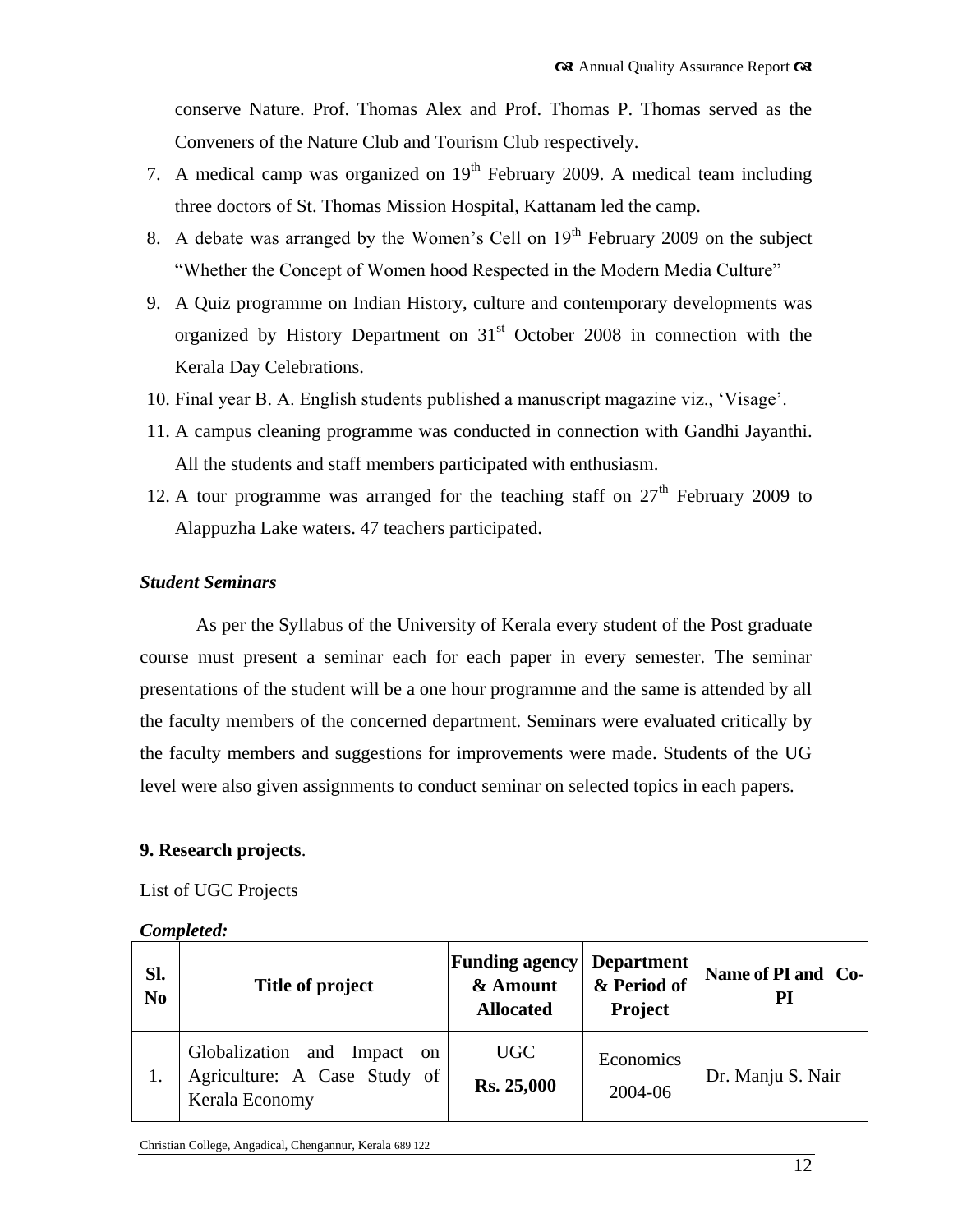# **10. Patents generated if any:** NIL.

# **11. New collaborative research program**:

The Department of Physics recently got a major research project on Synthesis of Ultra-Fine Magnetic Particles for Application in High Frequency Magnetic Cores and Magnetic Thin Film Sensors. The project was implemented in consultation and collaboration with Dr. M. R. Anantharaman of the Department of Physics of Cochin University of Science and Technology, Kochi. The Department also has collaborative research agreements with St Berchmans College, Changanacherry in the filed of Pattern formation and crystal growth. There are arrangements for students exchange for Post Graduate research project programme with colleges like St Berchmans College, Changanacherry, St. Thomas College, Kozhencherry, Mar Thoma College, Tiruvalla, Sree Narayana College, Kollam, MSM College, Kayamkulam.

| SI.<br>N <sub>0</sub> | Funding agency $\&$<br><b>Amount Allocated</b> | Name of PI and Co-PI | <b>Department</b> |  |
|-----------------------|------------------------------------------------|----------------------|-------------------|--|
|                       | KSCSTE, Kerala                                 | Dr. Vinoy Thomas     |                   |  |
|                       | Rs. 3,94,350                                   | Mr. Hysen Thomas     | Physics           |  |
| $\overline{2}$        | <b>UGC</b>                                     | Dr. Jacob George     |                   |  |
|                       | Rs. 52,500                                     |                      | Physics           |  |
| 3                     | <b>UGC</b>                                     | Mr. Hysen Thomas     |                   |  |
|                       | Rs. 67,500                                     | Dr. Jacob George     | Physics           |  |

## **12**. **Research grants received from various agencies**.

# **13. Details of research scholars and research activities**

Mr. John George Athyal, Department of English presented a research paper on "Effectiveness of Group Investigation and Simulation Models in Teaching of English" in the National Conference on Language and Literature held at Karunya University, Coimbatore during  $28<sup>th</sup>$  and  $29<sup>th</sup>$  November 2008 and was published in the Conference Proceedings. Mr. Nidhi Alex M. Ninan, Librarian presented a research paper entitled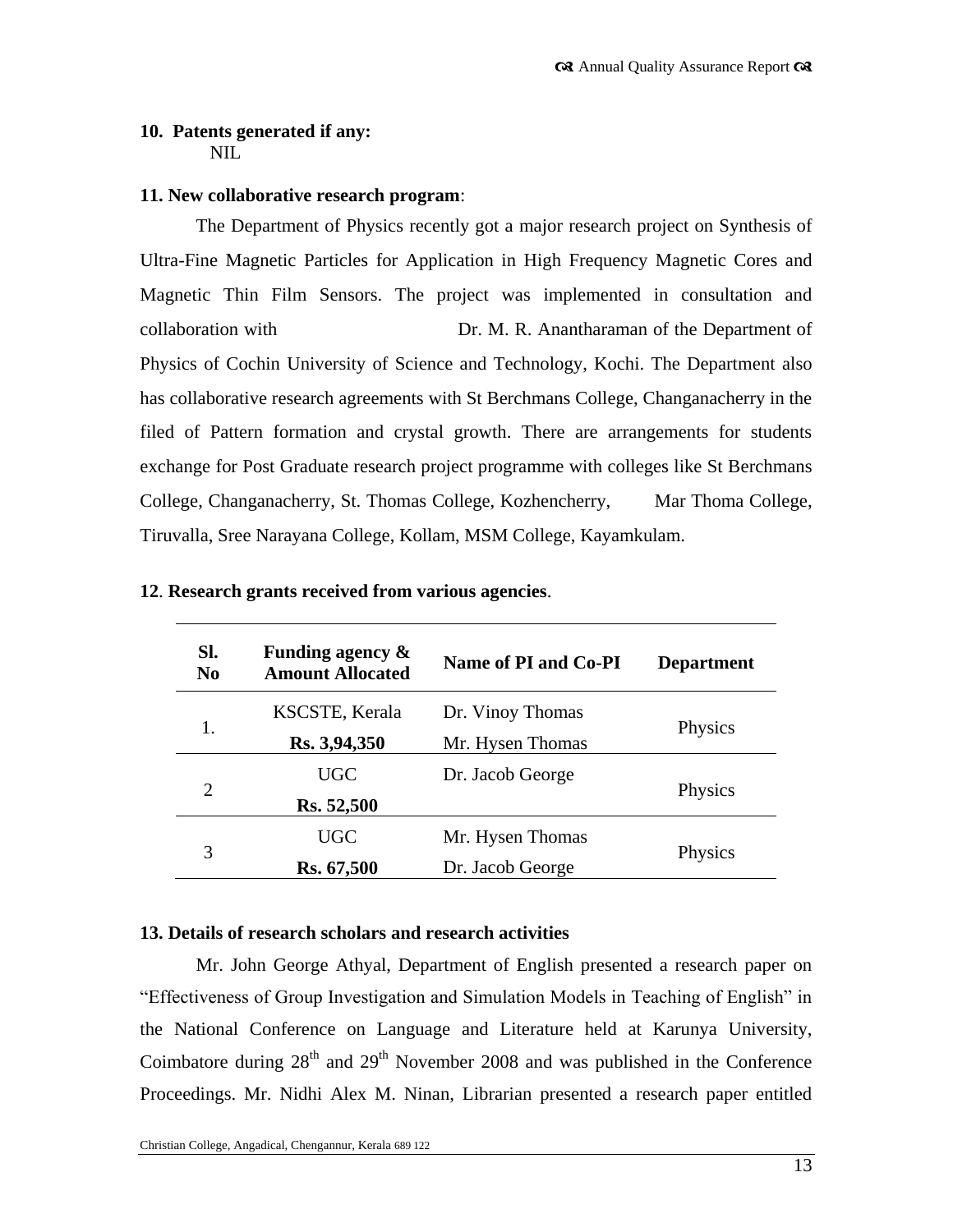"Conventional to Modern Libraries: A Change – Roles and Responsibilities of Information Professionals in Aided College Libraries in Kerala" in the National Conference on Changing Dimensions in Library Resources and Services in the Digital Era held at S. R. M. University, Chennai during April 18 & 19, 2008. Mrs. Ruby Mathew participated in the UGC sponsored five-day national workshop on "Capacity Building of Women Managers in Higher Education" held at St. Thomas College, Kozhencherry during  $17<sup>th</sup>$  to  $21<sup>st</sup>$  November 2008

- **1.** Dr. Vinoy Thomas & Hysen Thomas, Department of Physics are continuing their major research project entitled *"Synthesis of Ultra fine Magnetic Particles for Application in High Frequency Magnetic Cores and Magnetic Thin Film Sensors"* amounting to Rs. 4,49,350/- sanctioned by the Kerala State Council for Science Technology and Environment (KSCSTE).
- **2.** Dr. Jacob George, Principal is continuing his minor research project entitled *"Pattern Formation in reaction diffusion systems"* amounting to Rs. 60,000/ sanctioned by the U.G.C.
- **3.** Mr. Hysen Thomas, Department of Physics is continuing his minor research project entitled *"Fabrication of Magneto-Impedance Based Sensors"* amounting to Rs.80,000/-sanctioned by the U.G.C.
- **4.** Dr. Dessy P. Koruthu, Department of Chemistry received a minor research project entitled *"Thermal Studies of Metal Complexes based on cross linked polymer supported legends and their Application in Certain Organic Reactions"* amounting to Rs. 50,000/- from the U.G.C.
- **5.** Mrs. Mariamma Varghese, Department of Mathematics received a minor research project entitled *"Study on Differential Algebraic Equations"* amounting to Rs. 40,000/- from the U.G.C.
- *6.* Mr. Nidhi Alex M. Ninan, Librarian received a minor research project entitled *"Conventional to ICT Based Libraries" amounting to Rs. 50,000/- from the U.G.C.*
- **7.** Mrs. Sophia K. Philip, Department of Chemistry was awarded Ph.D. in Chemistry from the University of Kerala in September 2008 for her thesis entitled *"Solution,*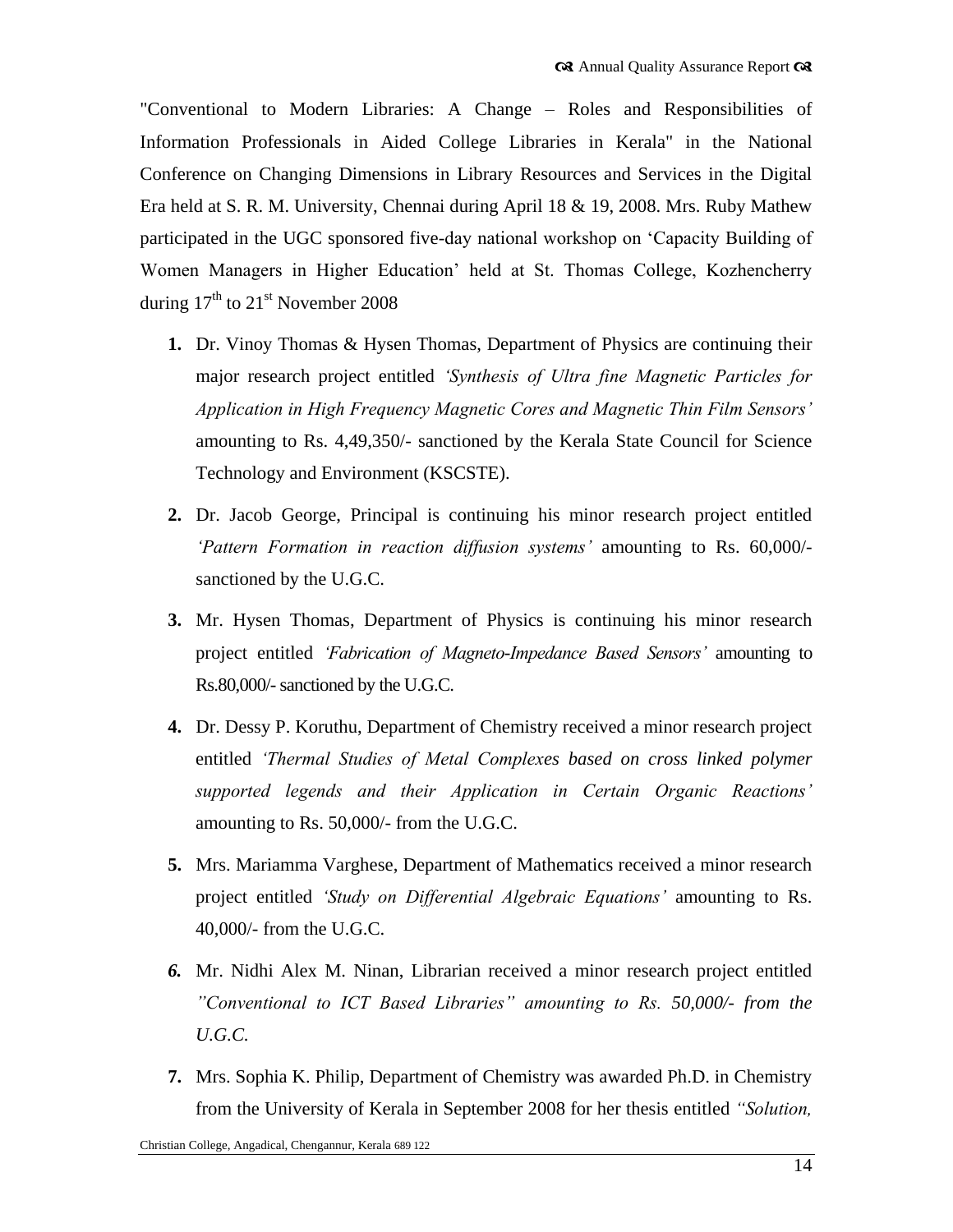*Solid Phase and Microwave Assisted Synthesis of Aminothiamle Precursors and their Cyclisation"*.

- **8.** Mr. Ajith Verghese George, Department of Chemistry was awarded Ph.D. in Chemistry from the University of Kerala in February 2009 for his thesis entitled *"Comparative Study of the Hydro Chemistry and Bio Geo Chemistry of Rivers Manimala, Achencovil and Pampa Including the Study of the Impact of Certain Nitrogen Sulphur Hetero Cyclic Compounds"*.
- **9.** Mrs. Jisha John (Economics) and Mr. A. Abraham (Physics) were selected for Ph.D. studies by the UGC during the  $XI<sup>th</sup>$  plan period.

# **14**. **Citation index of faculty members and impact factor**

# *Publication of faculty members in peer reviewed Journals*

Following teachers published research papers in accredited national / international journals during the academic year.

1. Dr. Ajith Verghese George (Chemistry)

"Water Quality Studies of Sasthamkotta Lake of Kerala", *Pollution Research*, 2008, 27(3): 419-424.

"Comparative Study on the Bioorganics of Rivers Manimala, Achancovil and Pampa in Pathanamthitta and Alappuzha Districts of Kerala" Acta Cinencia Indica 2008, 34 C (3), 469.

2. Dr. Rajan David (Hindi)

"Conjugal Love in the Drama"s of Jayasankar Prasad", *Keral Jyothi*, August 2008.

- 3. Dr. Sophia K. Philip (Chemistry) "Synthesis and Cytotoxicity Studies of Thiazole Analogs of the Anti Cancer Marine Alkaloid Dendrodoine", *Indian J. Chem.,* 2008, 47B (7), 1145-1150.
- 4. Dr. Jyothi Kanchan A. S. (Botany) "Studies on Temperature Specificity of Linear Mycellial Growth and Fruitification of Volvariella and Pleurotus on Wheat Grain", *India J. of Botanical Research*, 2008, 4(2), 297-302.
- 5. Mr. Hysen Thomas (Physics)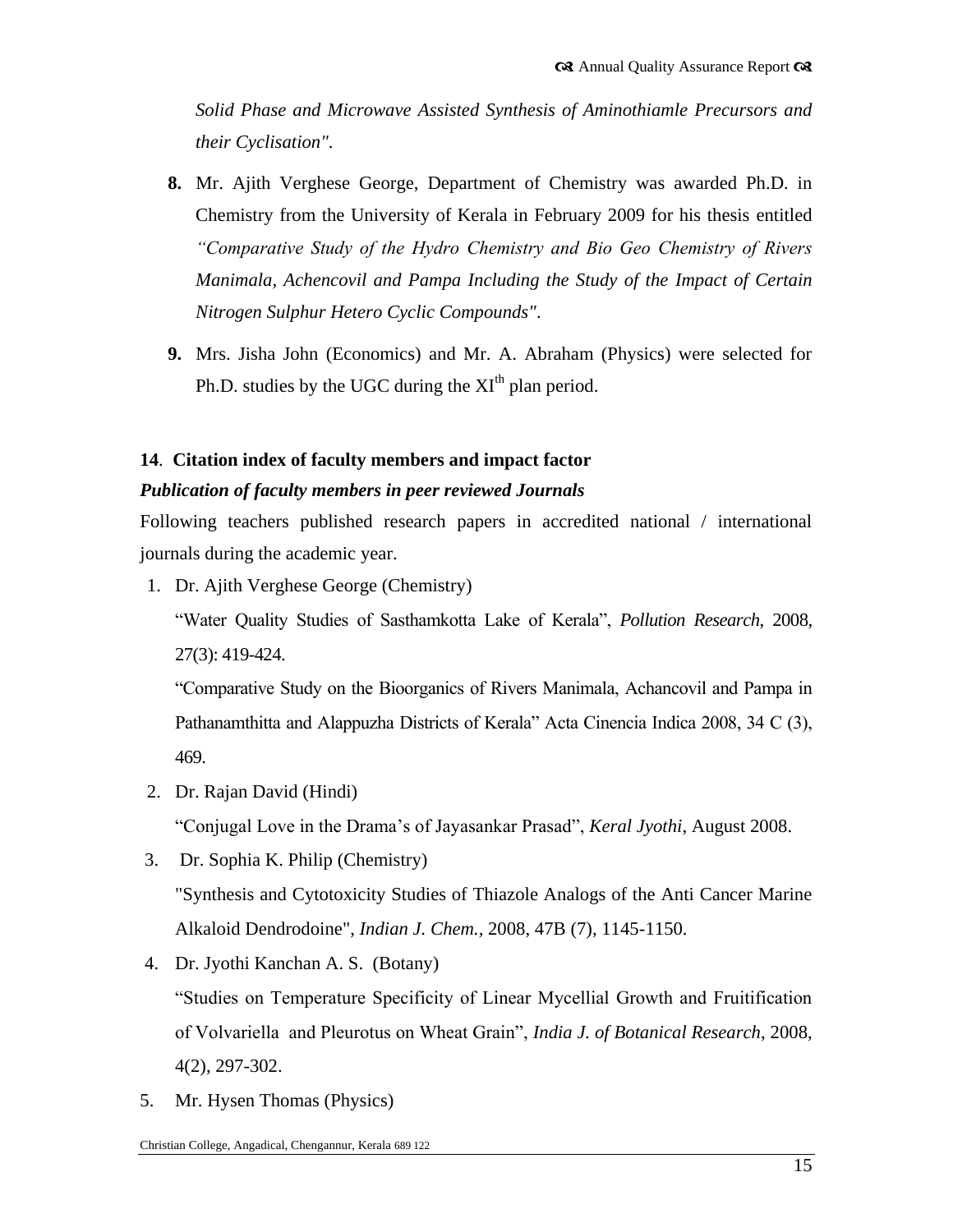"Swift Heavy Ion Induced Surface Modification for Tailoring Coercivity in Fe-Ni Based Amorphous Thin Films Alloys", *J. Applied Physics,* 2009, 105 (3), 033910.1 to 033910.7

## **15**. **Honours/Awards to the faculty**

## **University and Government Responsibilities**

- 1. Prof. Mathew Varghese is serving as the Kerala University senate member. He is also working as the resource person of the Kerala State Higher Education Council for restructuring under graduate education. He was appointed as a member of the zonal vigilance squad for the examinations of the University of Kerala.
- 2. Prof. Lalu Varghese is a member of the Board of Studies (pass) of Economics.
- 3. Prof. E. Daniel is a member of the Board of studies (pass) of Mathematics.

## **16. Internal resources generated**

The general policy of the college is to offer quality of education at affordable rates even to economically backward students. We always try to minimize the financial burden to the students. The day to day expense related to the running of the college is met from the generous contribution of Parent Teacher Association (PTA), Alumni and well wishers. The management also provides financial assistance whenever need arises. The entire amount so received was utilized for enhancing the quality of services offered.

| N <sub>0</sub>              | <b>Source</b>                     |              | <b>Amount</b> |  |  |
|-----------------------------|-----------------------------------|--------------|---------------|--|--|
| 1                           | <b>Parent Teacher Association</b> |              | $7,85,000/-$  |  |  |
| $\mathcal{D}_{\mathcal{L}}$ | Alumni                            |              | $12,000/-$    |  |  |
| 3                           | Well wishers                      |              | $1,91,000/-$  |  |  |
| 4                           | Management                        |              | $1,21,000/-$  |  |  |
|                             |                                   | <b>Total</b> | 11,09,000/-   |  |  |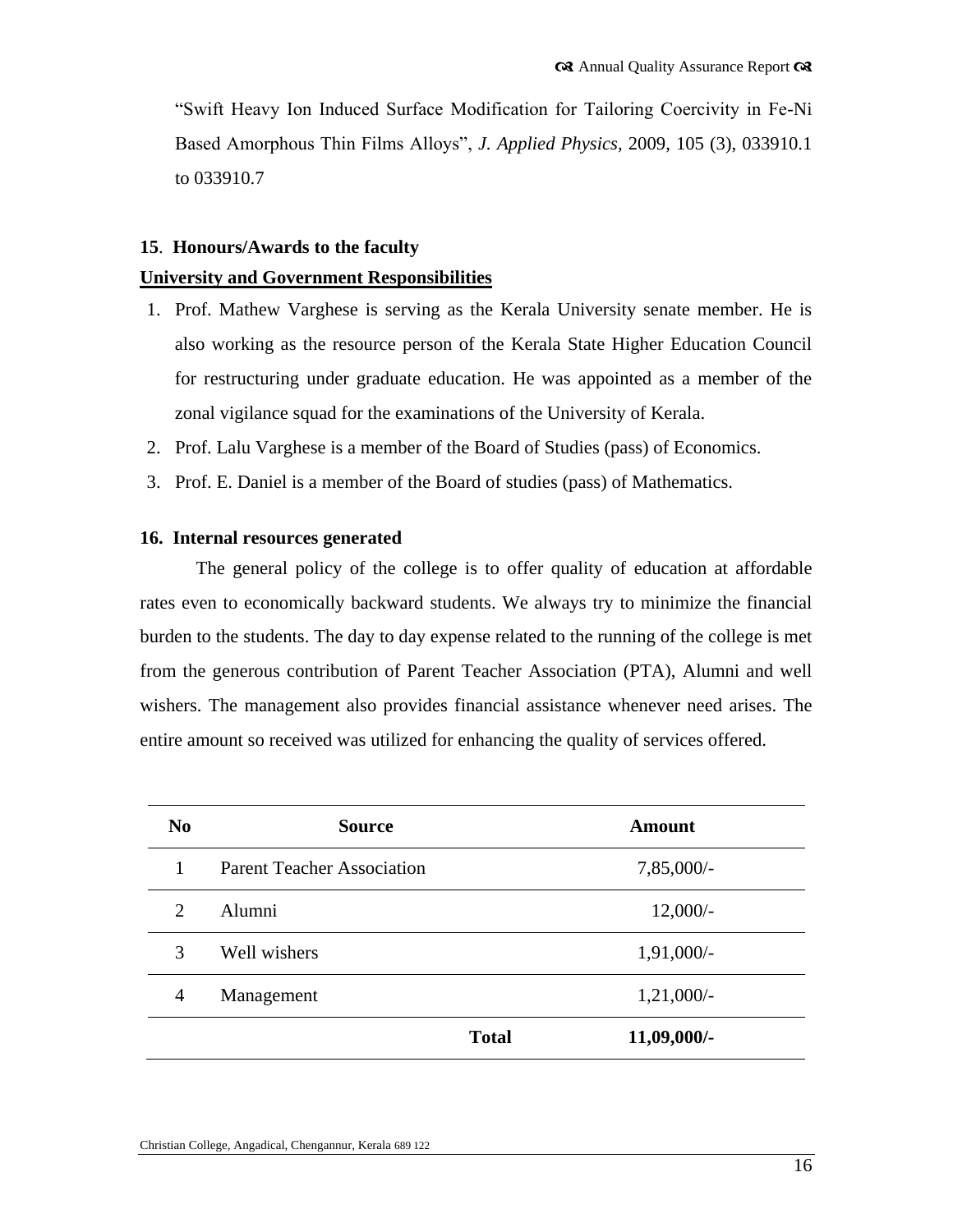# **17. Details of departments getting SAP, COSIST (ASSIST)/ DST, FIST etc. assistance / recognition**.

The Department of Physics was sanctioned Rs. 24 1akhs as financial assistance from the Ministry of Science and Technology, Government of India for upgrading the postgraduate teaching and research facilities. This is a commendable achievement of the Department of Physics. This year the Department received Rs. 18 lakhs as the first allocation. Using the grant the department procured UV-Vis-NIR Spectrophotometer, LCR Meter, full setup for laser optical experiments, High Precision Michelson interferometer facilities. Rs.1 lakh was used for the purchase of books on advanced physics and 4 lakhs for a full-fledged computer lab with networking facilities.

## **18. Community services**.

The community service of the institution may be classified under three heads

- i. Activities of NSS
- ii. Activities of NCC
- iii. Services offered by individual teachers
- iv. Programmes organized by Departments.
- v. College Union

#### *National Service Scheme & Red Ribbon Club*

NSS unit of the college organized a one-day legal awareness class for undergraduate students on  $31<sup>st</sup>$  October 2008. Sri. S. H. Panchapakesan, Hon. Sub Judge, Chengannur inaugurated the seminar. Principal Dr. Jacob George presided over the function. Adv. C. N. Ammanchy (Domestic Laws and Marrige Laws), Public Prosecutor Adv. B. Sajeev (Ragging Laws), Adv. Ashok Ammanchy (Cyber Laws) led different sessions.

In connection with the World Aids Day, the National Service Scheme conducted an awareness programme on  $1<sup>st</sup>$  December for the students in association with the Y.M.C.A. Chengannur sub region. His Grace Dr. Thomas Mar Athanasius Metropolitan inaugurated the seminar. Rev. Dr. Jacob Johnson, Director, Counseling Department, C.S.I Church, led the session. All the participants took the pledge "AIDS free world.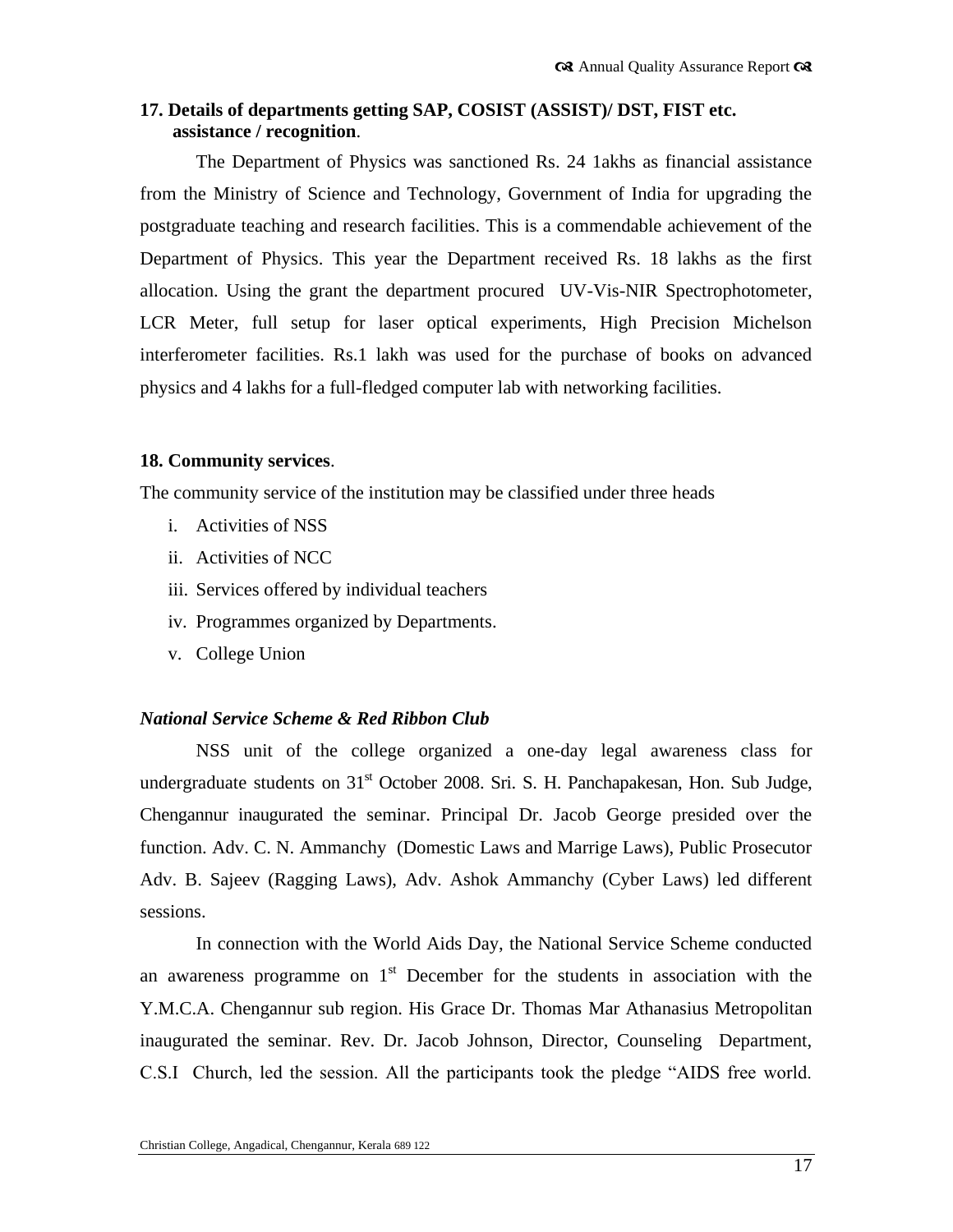Let's make it possible". NSS volunteers distributed the red ribbon to all the students and staff of the college.

NSS volunteers actively participated in the campaigning and evaluation process conducted by the Cheriyanad Gramma Panchayat to declare the Panchayat as the first litigation controlled Grama Panchayat in India.

Annual seven-day camp of NSS was held from Dec 19-25, 2008. Sri. Rajan Kannattu , Municipal Chairman, Chengannur Municipality inaugurated the camp. Adv. Mathew T. Thomas, Hon. Minister for Transports, government of Kerala gave the valedictory message. Rt. Rev. Dr. Zacharias Mar Theophilus Suffragan Metropolitan, Manager of the college visited the camp on  $22<sup>nd</sup>$  December 2008. Sri John George Athyal, and Sr. Biji Abraham the Programme officers gave the leadership.

NSS and Red Ribbon club conducted a blood group detection programme and a directory of blood groups of all the students and staff members is prepared and kept in the college. The students have been donating blood to various hospitals as and when need arises. Twenty one volunteers donated blood this year.

#### *National Cadet Corps*

The total strength of the NCC unit is 60. This year 13 cadets appeared for the B certificate examination and 6 appeared for the C certificate examination. A mini camp was conducted for the cadets from  $24<sup>th</sup>$  to  $26<sup>th</sup>$  January 2009 in the college. National integration camp was also staged in the college during November  $21<sup>st</sup>$  to  $23<sup>rd</sup>$ , 2008. On the Republic Day Rt. Rev. Dr. Zacharias Mar Theophilus Suffragan Metropolitan, Manager of the college hoisted the national flag. Aravind D., final year Physics student served as the Senior Under Officer and Dr. Biju Thomas as the Caretaker.

#### *Services offered by individual teachers*

Several teachers worked as resource persons for seminars and other leadership training programmes in various neighboring schools and colleges. Sri. Mathew Varghese of Department of Economics is a senate member of the University of Kerala and is a management consultants. Thomas Alex, Head of the Department of Botany, is serving as the Treasurer of Christian Agency for Rural Development (CARD), a social organization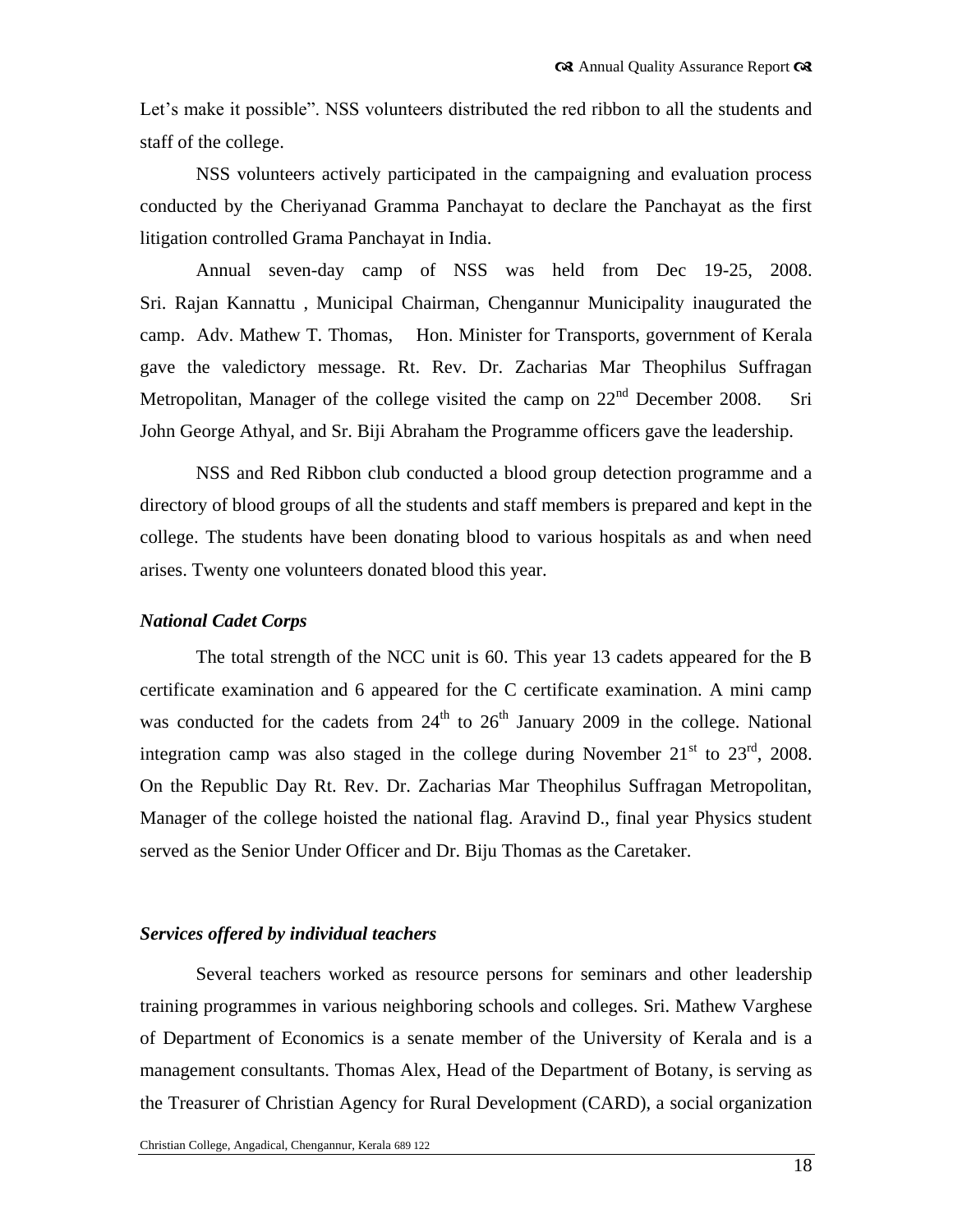of the Mar Thoma Church. He is also an executive member of the Krishi Vijyan Kendra of the Government of India located at Thelliyoor, Pathanamthitta District. Dr. Jacob George, principal is serving as the President of the Mallappally Service Cooperative Bank. He is active in various organizations of the church which are engaged in social work at the downtrodden sections of the society. Dr. Desy P. Koruthu of the Department of Chemistry is a Counselor and her services are rendered to the students as well as to the public.

#### *Programmes organized by departments*

All the departments are frequently conducting programmes including lecturers on personality development, leadership training and communication skills. The Department of Botany conducted a course on mushroom cultivation to the general public and has cultivated mushrooms in the college campus. Mathematics Department has conducted an outreach programme for the Higher Secondary students of the nearby schools to expose them to basics of Mathematics.

#### *College Union*

College Union and Arts club inauguration was held on  $14<sup>th</sup>$  November 2008. Sri. Rajeev Alunkal renowned film songwriter inaugurated the activities of the college union for the academic year 2008-09. Union Chairman Jinu Lazer Mathew presided over the function. The Arts club was inaugurated on the same day by Sri. Rajan Palluruthy, prominent Film Star. Dr. Jacob George, Principal and Dr. Rajan David (Staff Advisor) offered felicitations. A programme in which Cultural and Traditional arts, Chengannur, sang folk songs followed the meeting.

Arts Festival was conducted on  $19<sup>th</sup>$  and  $20<sup>th</sup>$  January 2009. The College Union organized a talk on 'Marunna Malayalee'' on  $7<sup>th</sup>$  November 2008 sponsored by the Kerala University Union. Dr. Sukumar Azhikkode gave the talk.

Campus Chillies Programme of the Kairali T. V. channel was hosted by our College Union on  $6<sup>th</sup>$  February 2009. Variety dances, one act plays, orchestra, mimicry and various other entertainment programmes of our students were videographed by them. These programmes is subsequently broadcasted by the channel.

Dr. Rajan David served as the Staff Advisor to the College Union and Arts Club..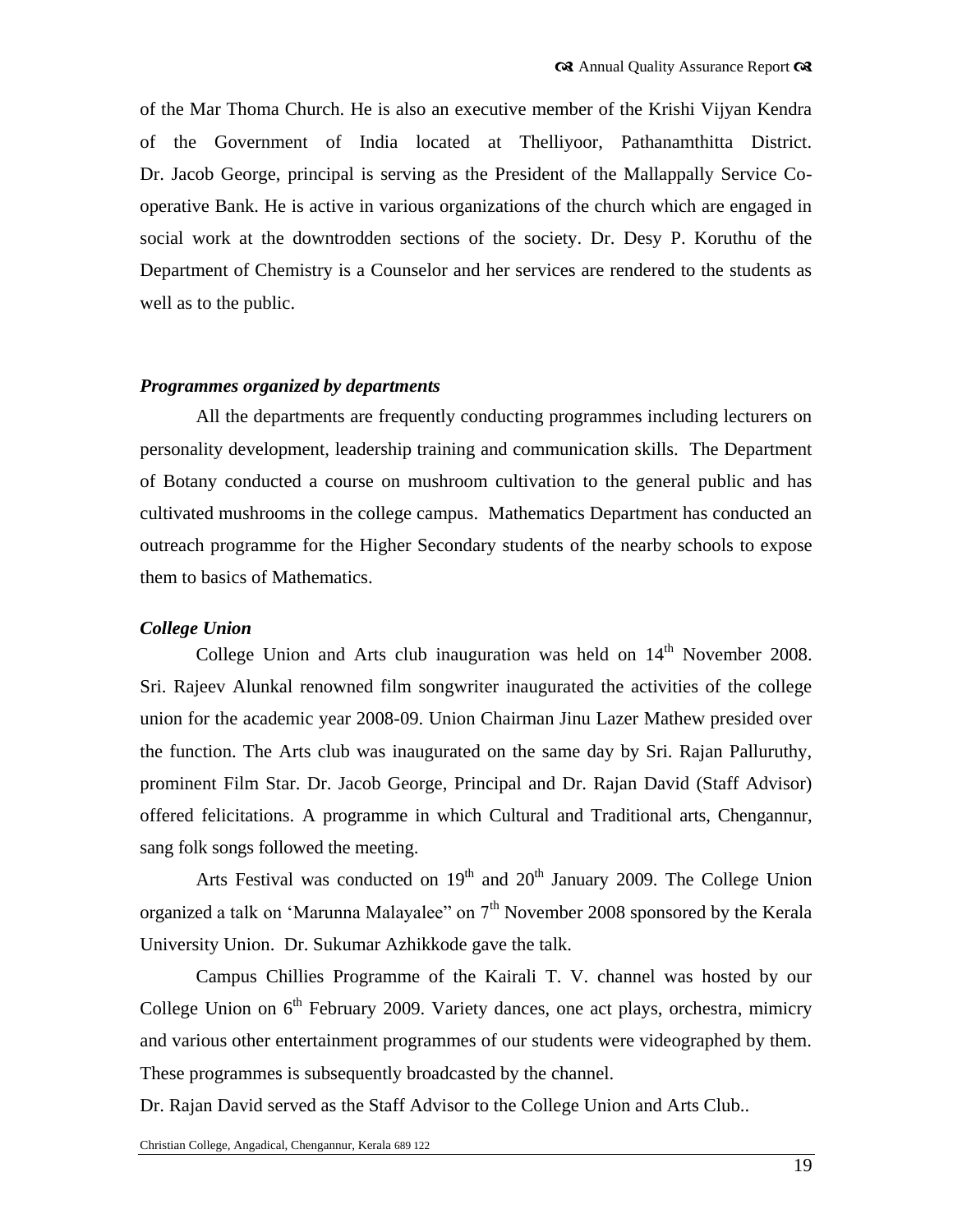The  $44<sup>th</sup>$  College Day celebration of the college was held on  $4<sup>th</sup>$  March 2009. Rev. Dr. Joe Joseph Kuruvilla was the chief guest. Mr. Jogy Cherian, Treasurer of the college, Mr. Jacob Varghese, Treasurer, Kuwait Alumni chapter, Mr. Jinu Lazar Varghese, College Union Chairman spoke on the occasion. Endowment prizes, Proficiency prizes to students and staff members were distributed on the occasion. Special awards instituted by Kuwait Alumni Association were also distributed to 12 students. Prof. Mathew Varghese served as the convener.

#### **19. Teachers and officers newly recruited**

Mr. Koshy Mathai (History), Mr. Aneesh S. (History), Mrs. Bindu John (Malayalam), Miss. Tresa Mary Chacko (Mathematics), and Mrs. Preetha Karanaver (Zoology) were appointed against regular vacancies during the academic year. Sri. Alex Abraham (Department of English) and Sri. Ajin Jacob (Upper Division Clerk) rejoined duty after the expiry of their Leave Without Allowance.

#### **20. Teaching and non teaching staff ratio**.

The college has faculty strength of 55 Lecturers. There are 48 permanent lecturers [English - 7, Economics- 7, History-3, Politics -1, Mathematics - 3, Physics - 9, Chemistry - 7, Botany - 4, Zoology - 4, Malayalam-1, Hindi-1, Phy. Education-1] and 7 guest lectures. The total number of non-teaching staff members is 48. The Teaching to Non-teaching staff ratio is 1.46.

#### **21. Improvement in library services**.

The central library has **27500 books, 45** periodicals and their back volumes. The library houses the department books in separate catalogue sessions and few research journals.

Digitalization of library functioning is already underway and is expected to be complete during 2008-09 Attention was given for improving the quality of library services. Students are encouraged to use the library facility. The library committee was convened each month and monitored the effective functioning of the library. Digitalization of records, online centralized search facilities and subscription to INFLIBNET are the next challenges that are to be addressed by the College.

Christian College, Angadical, Chengannur, Kerala 689 122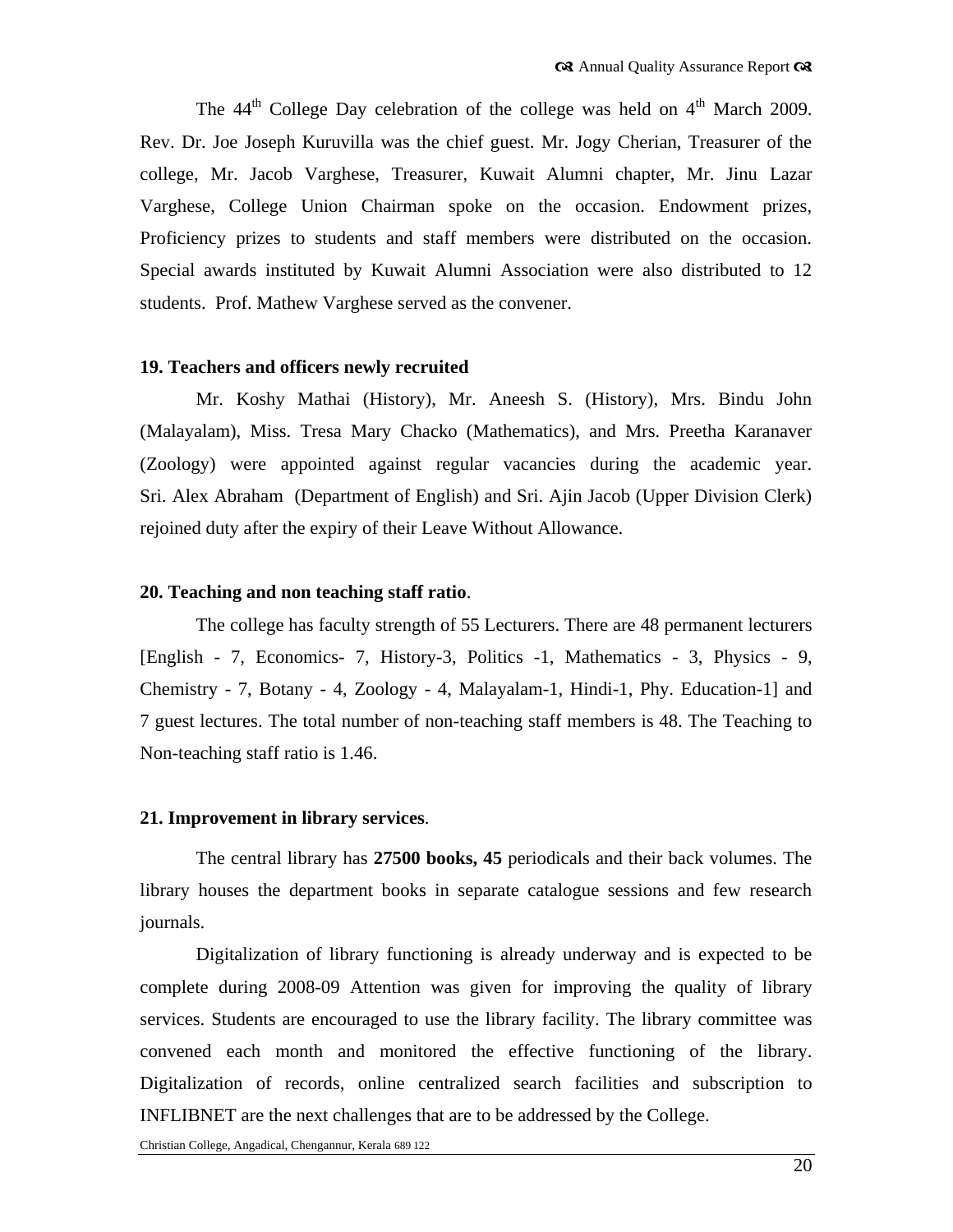## **22. New books / journals subscribed and their value**.

In addition to the existing stock of books 246 new books were purchased and added to the library during this period. The college received UGC grant of Rs **19,449/**- during this period for the purchase of books. Books of different subjects were purchased as per the decision of the planning board.

## *List of Journals subscribed and their value.*

- **1.** National Georaphic (Rs. 2375)
- **2.** Information Technology (Rs. 420)
- **3.** Pramana (Rs. 500)
- **4.** Resonance (Rs. 400)
- **5.** Electronics for You (Rs 500)
- **6.** Current Science (Rs. 750)
- **7.** Indian Journal of Agricultural Economics (Rs. 3000)
- **8.** Down to Earth (Rs. 480)
- **9.** Sajosps (Rs 250)

# **23. Courses in which student assessment of teachers were introduced and the action taken on student feed back**

The college is following a system of general feedback collected through printed questioners. The data was consolidated and was used for formulating future plans and making changes in existing practices. The data was made available to all the faculty members and suitable measures for improvements were suggested.

# **24. Unit cost of education is Rupees**

The students need to pay the fees fixed by the University. The fees collected from the students are remitted to the Government. The fee structure for each student in different disciplines is detailed below.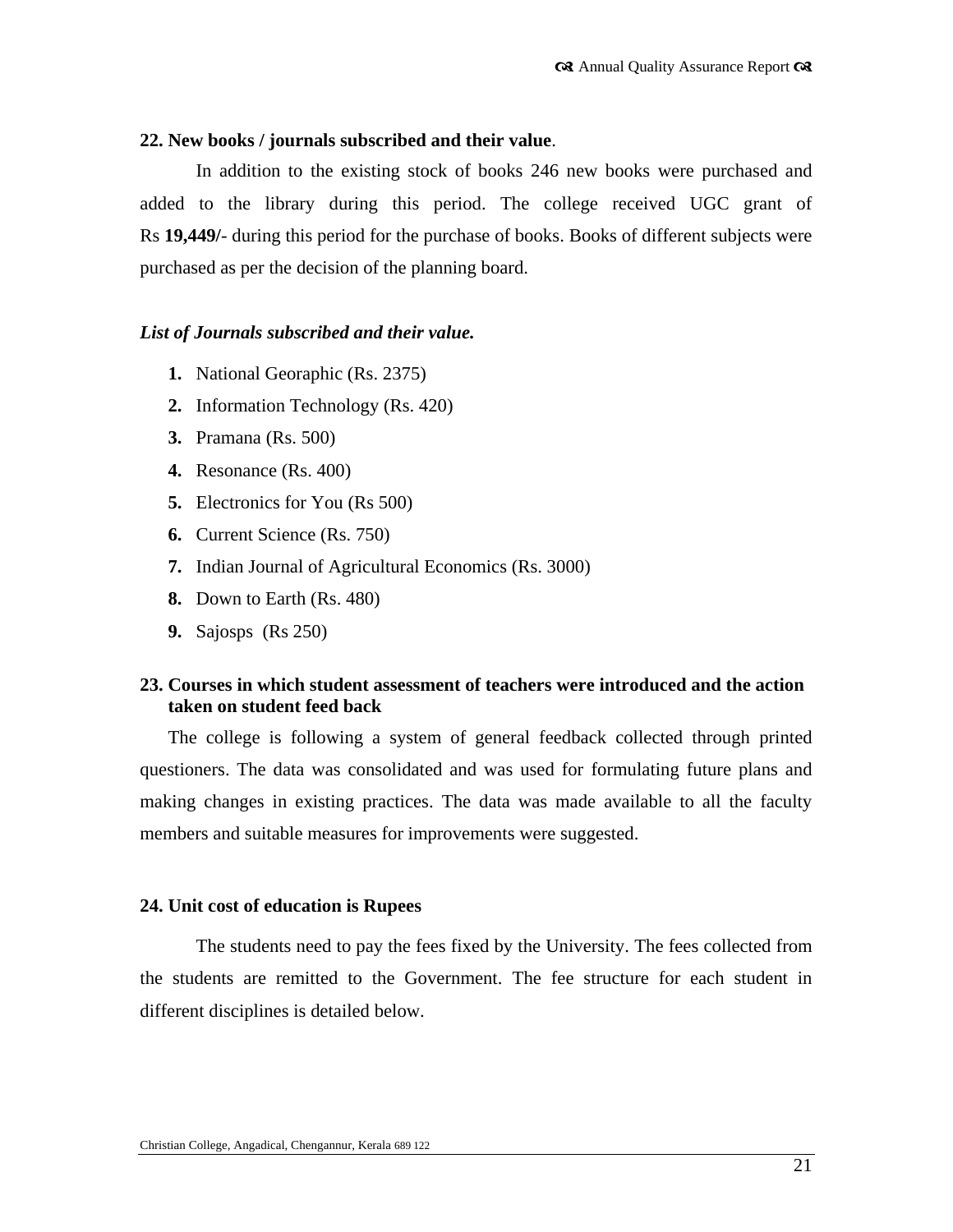|                | <b>Class</b>                                      | <b>Amount (Rs)</b> |
|----------------|---------------------------------------------------|--------------------|
| Under Graduate | I <sup>st</sup> Year Chemistry/Physics            | 2,350              |
|                | I <sup>st</sup> Year Botany/Zoology               | 2,450              |
|                | I <sup>st</sup> Year Mathematics                  | 2,170              |
|                | $Ist Year History/ Economics/English$             | 2,070              |
|                | $IInd Year Chemistry/Physics$                     | 1,355              |
|                | II <sup>nd</sup> Year Botany/Zoology              | 1,455              |
|                | II <sup>nd</sup> Year Mathematics                 | 1,175              |
|                | II <sup>nd</sup> Year History/ Economics/English  | 1,075              |
|                | III <sup>rd</sup> Year Chemistry/Physics          | 1,265              |
|                | <b>III<sup>rd</sup></b> Year Botany/Zoology       | 1,265              |
|                | <b>III<sup>rd</sup></b> Year Mathematics          | 1,085              |
|                | III <sup>rd</sup> Year History/ Economics/English | 1,085              |
| Post Graduate  | I <sup>st</sup> Year Analytical Chemistry/Physics | 3,500              |
|                | I <sup>st</sup> Year Economics/English            | 2,600              |
|                | $IInd Year Analytical Chemistry/Physics$          | 2,440              |
|                | $IInd Year Economics/English$                     | 1,540              |

UG students hailing from families having income less than 25,000/- per year and PG students having income less than 50,000/- per year is eligible for fees concession as per the Kumara Pillai Commission report. They have to remit only the caution deposits which will be reimbursed as and when the student leaves the institution. SC/ST students are exempted from the payment of fees. They are getting a lump sum grant and monthly allowance of about Rs. 4000/- per year.

Since Christian College Chengannur is a government aided college, the salary of teaching and non teaching staff is provided by the Government of Kerala. All other expenses related to the operation of the college are provided by the management with the help of parent teacher association, alumni, well wishers etc. The cost of education per student [Including Government and management share] works out to be **31,813/-**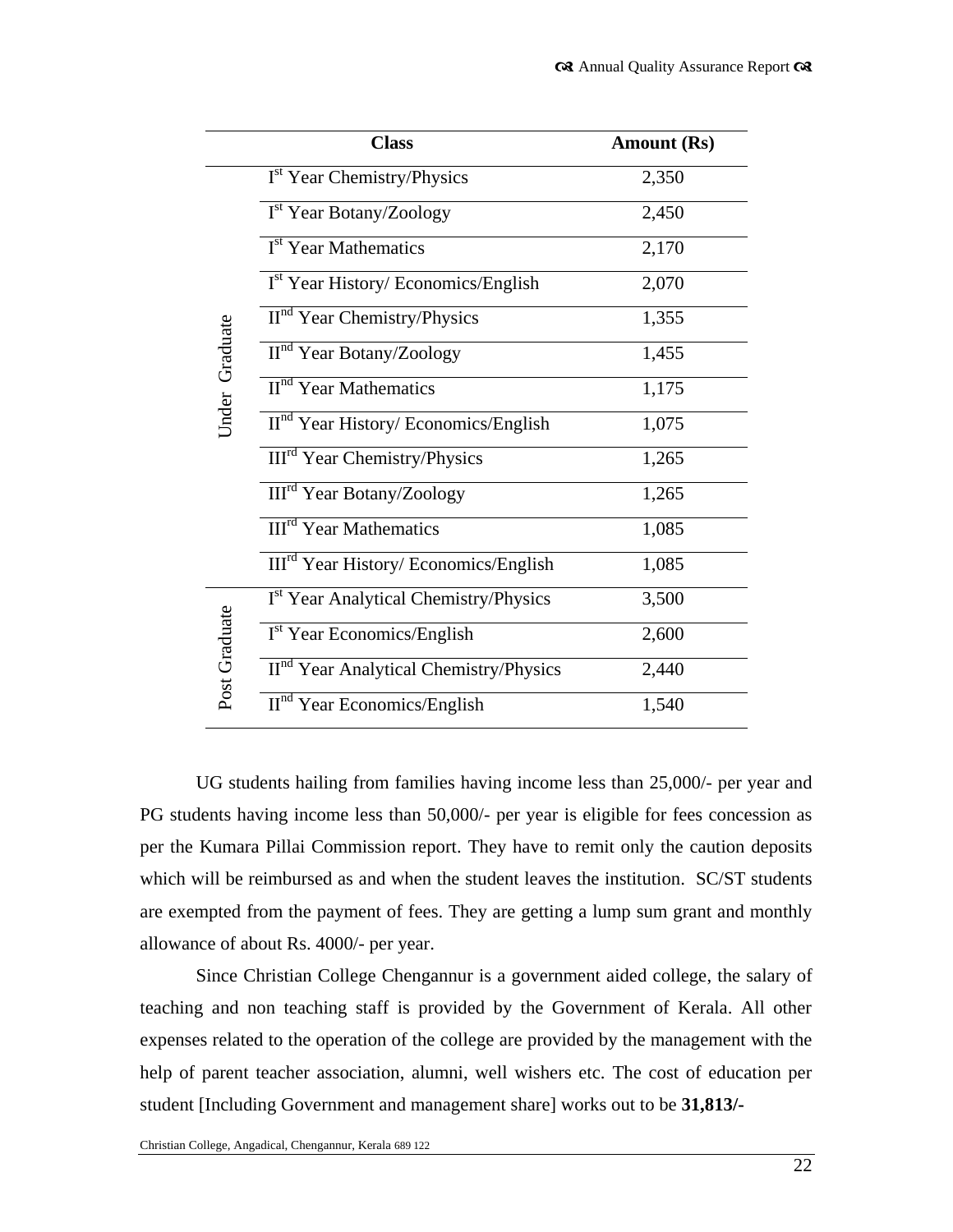## **25. Computerization of administration and the process of admissions and examination results, issue of certificates**.

Admission process was completely computerized and rank lists for various courses were prepared by a centralized process. Only internal examinations are conducted by the college and the marks for continuous assessment are forwarded to the university. This process is computerized. The final examinations are conducted by the University and the results are published by the University. The mark lists and certificates are also issued by the University.

#### **26. Increase in infra structural facilities**.

Most of the plans conceived during the beginning of the year were accomplished. The achievements are listed below.

- 1. The compound wall construction is in progress.
- 2. The UGC has sanctioned an amount Rs. 64 lakhs for the construction of the women's hostel

#### **27. Technology up gradation**.

The computerization of admission procedure created an atmosphere for the acceptance of new technologies. The change towards student centered teaching methods has necessitated the incorporation of the use of electronic gadgets in teaching. More and more teachers are using computer for lesson plan and for preparing notes. PowerPoint presentation and use of LCD is gaining more favorable reception among teaching community.

#### **28. Computer and internet access and training to teachers and students**.

A new training programme was introduced to give training in the use of computer and internet. The computer centre has two types of courses viz., a course to provide basic information regarding the use of computer and another intended to provide advanced level learning to those who have basic knowledge in computer programming and usage.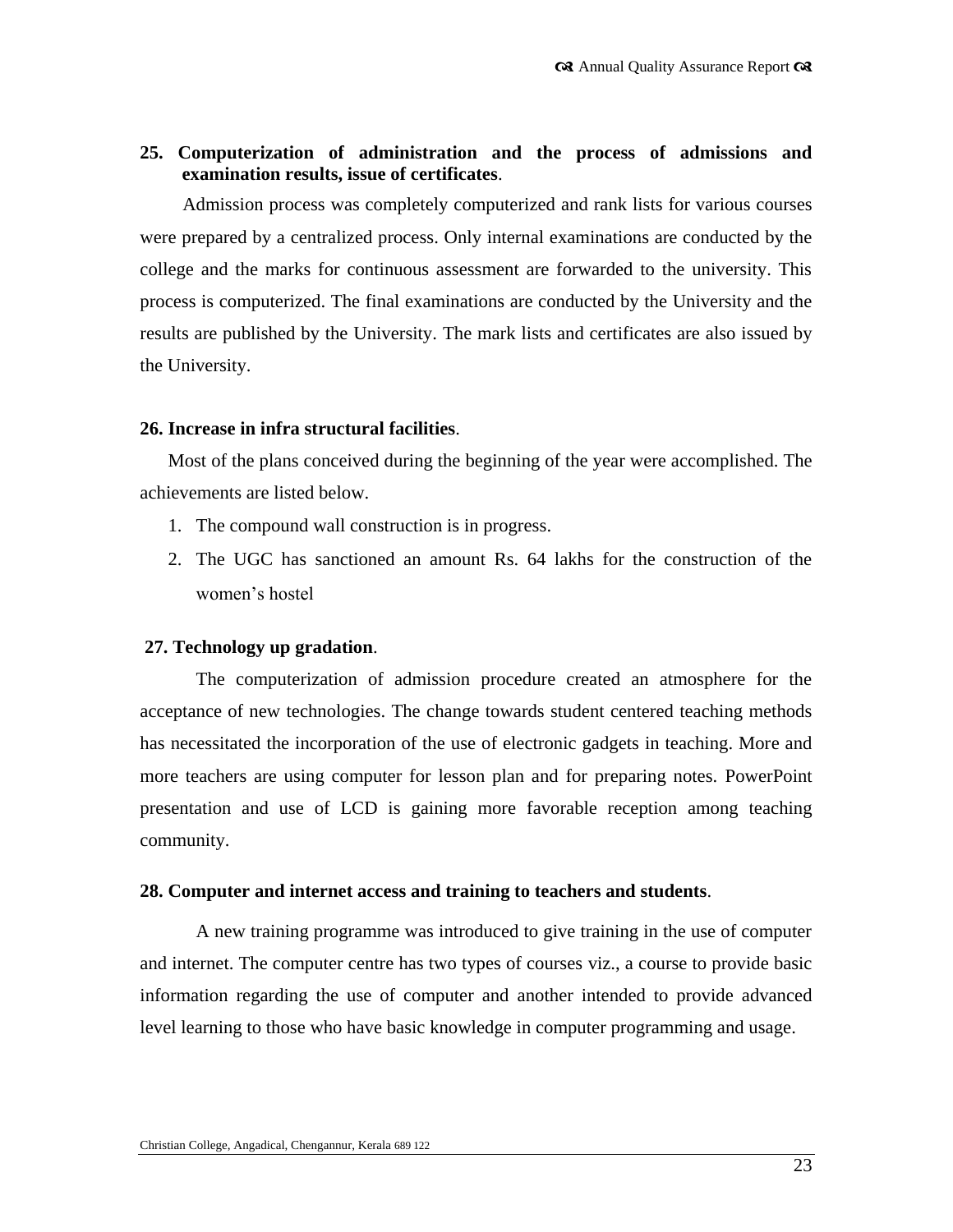#### **29. Financial aid to students**

#### *Parent Teacher Association*

Financial assistance for weaker section in the form of scholarships is provided by the PTA of the college. Meritorious students and rank holders were awarded with scholarships.

#### *Alumni Association*

Merit scholarships were provided by the Alumni association for outstanding students in each subject in the Undergraduate and Postgraduate courses.

#### *Endowment and Scholarships by Management*

Fourteen endowments are instituted by the management for giving scholarships to financially backward students as well as top scorers.

## *Staff Association*

The association of teaching staff also provides financial assistance to various students based on need and merit.

#### **30. Activities and support from alumni association**.

College has a two tier alumni association. Each department has their own alumni association and all these together constitute the college alumni. The college alumni are controlled by an executive committee. The college alumni meet every year on the Deepavali day. The alumni association has various regional chapters at Philadelphia, Kuwait, Saudi Arabia, Trivandrum. The alumni association supports various activities in the college.

The annual meeting of Alumni Association was held on the Deepavali day of 2008. Rt. Rev. Thomas Mar Timotheos Episcopa, former student of the college inaugurated the meeting. Former students Dr. Jameela Balan, Additional Director of Health services, Dr. Raju Krishnan, former joint Commissioner of Entrance Examinations delivered talks. Sri. Sreekumara Sharma, Malikappuram Melsanthi designate was felicitated during the function. A good number of former teachers and students attended. Rev. Fr. Mathew Varghese worked as the General Secretary of the Alumni Association.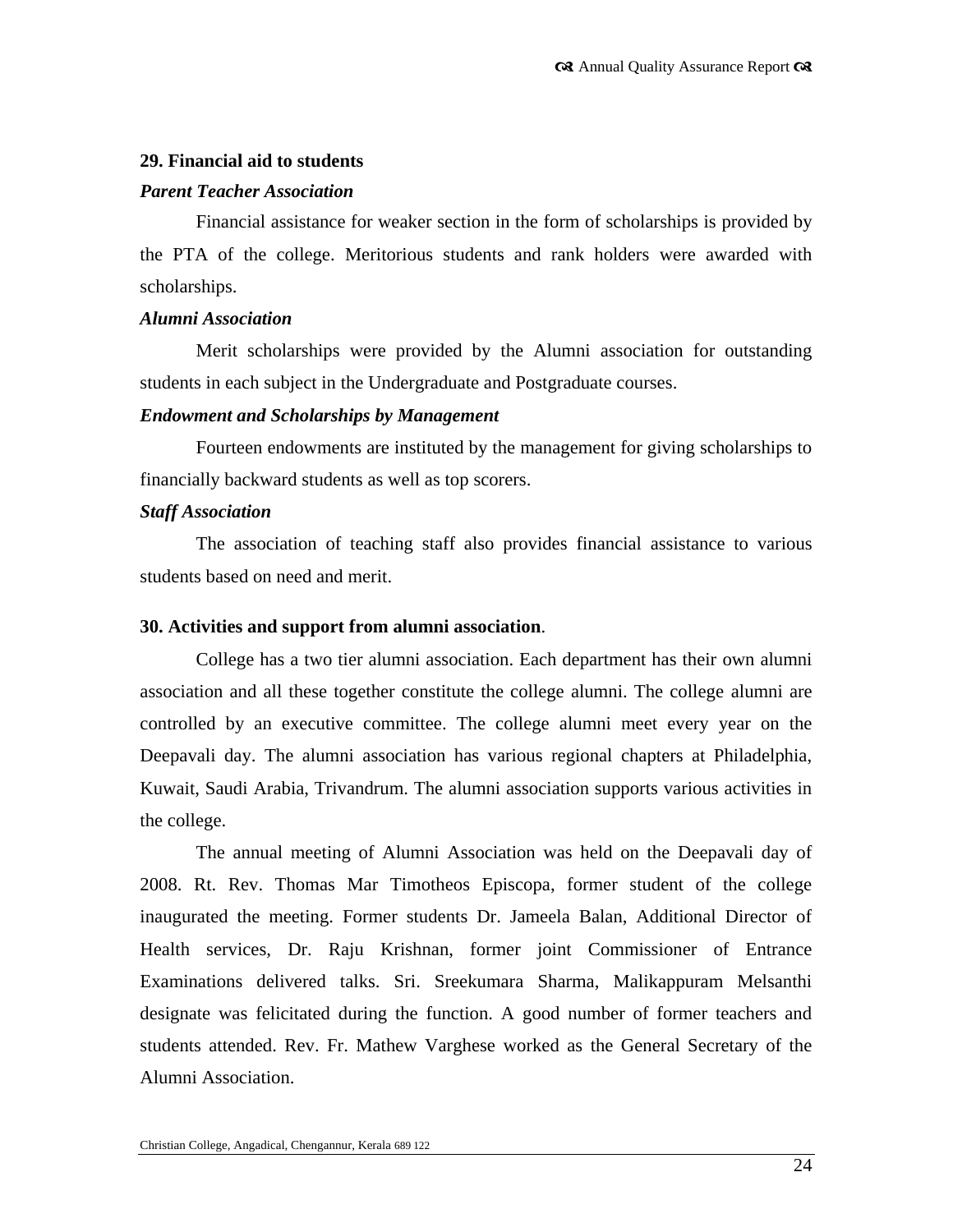Different chapters of the Alumni are functioning well. Kuwait chapter has given an amount of Rs. 12000/- for giving awards to 12 first year students. The charity wing of the chapter "Snehasparsham" gave financial help through the college to one needy student for higher studies and to two persons for medical treatment.

#### **31. Activities and support from PTA**

The parent teacher association has been always a source of support and inspiration for the college. Class wise PTA meetings organized played a vital role in setting the general discipline on the campus. Proficiency prizes were distributed to students who have secured highest marks in UG and PG classes at the annual general body meeting.

Parent Teacher Association organized a seminar on "Ecological Problems and Global Warming" on  $27<sup>th</sup>$  January 2009. Prominent environmentalist Prof. P. G. Philip, Mar Thoma College, Tiruvalla delivered the keynote address. The seminar was presided over by the P. T. A. President Mr. K. Thomas Mammen. Principal Dr. Jacob George, Secretaries Prof. M. K. Thomas and Prof. Ajith Verghese George spoke on the occasion.

#### **32. Health services**.

The health care of the students is closely monitored and the college administration takes all necessary steps to provide clean water, bathroom and toilet facilities etc to the students. In order to provide hygienic drinking water, water purifiers were provided in all floors of the main building. In association with nearby hospitals several health awareness programmes were organized in the reported year. The students are using the multi gymnasium regularly. A fully furnished restroom is provided for the girl students. The college has arranged councilors for the providing adequate guidance and counseling for needy students.

#### *Hostel Facilities*

Women"s Hostel is accommodating 24 students. Students of the hostel begin their day with a prayer in the morning. The students are very disciplined, studious and active in all college activities. Rev. Biju C.P.and Rev Jacob John led counseling classes on every first and third Thursdays of each month. A special talk was arranged on  $26<sup>th</sup>$  March 2009 for the hostellers to enable them to face the challenges connected with hostel life and to help them to face their examinations. Mrs. Daisy Kurien, TMA Counseling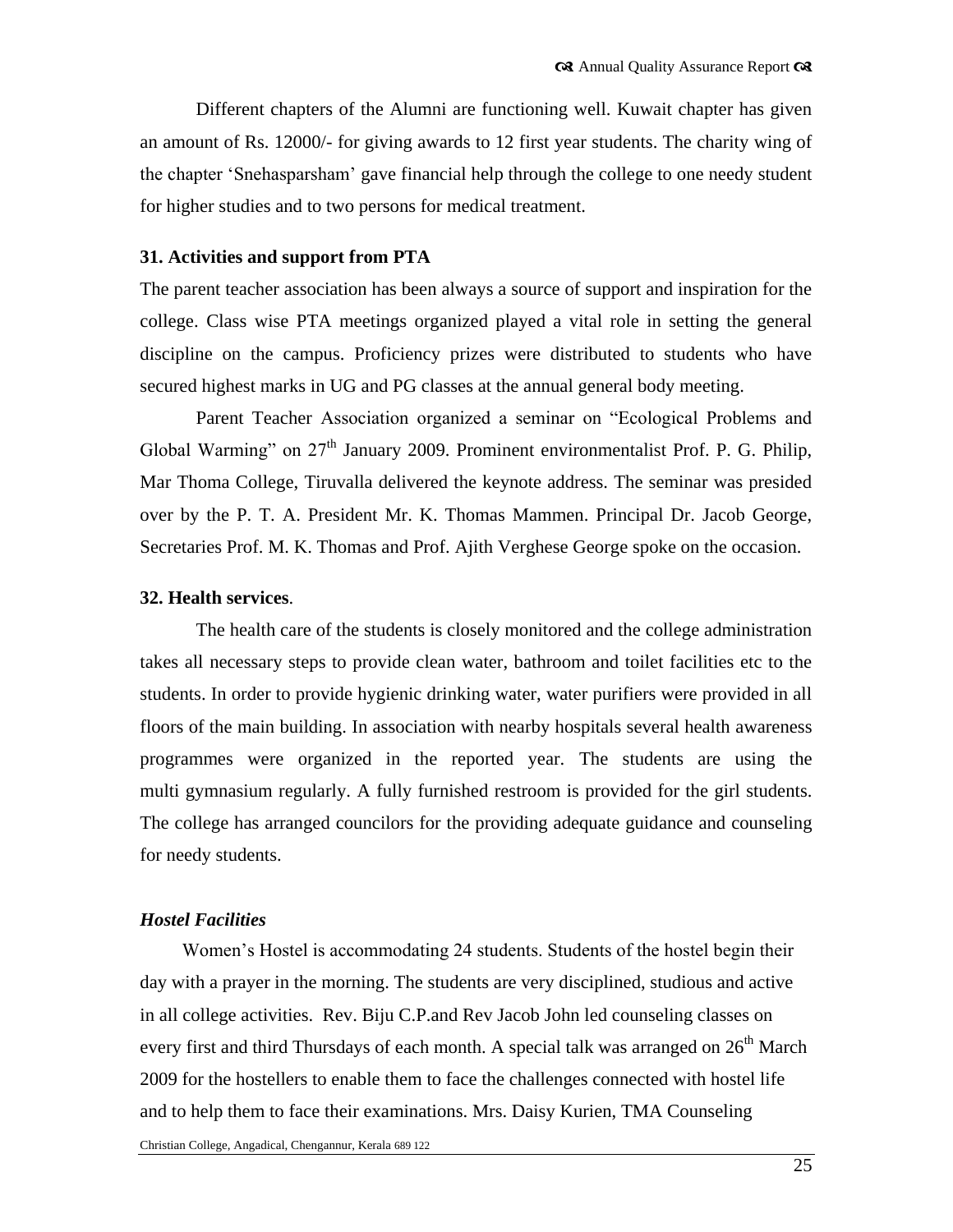Institute, Amalagiri, Kottayam led the session. The Hostel Day was celebrated in a befitting manner on  $25<sup>th</sup>$  February 2008. Rev. Jacob John was the chief guest on the occasion.

For the extension of the women"s hostel building, University Grants Commission has sanctioned a grant of Rs. 62 lakhs. The construction work commenced 11:00 a.m. on 19<sup>th</sup> June 2008 by prayer by His Grace Rt. Rev. Dr. Zacharias Mar Theophilus Episcopa. We are expecting the completion of the building by the end of May 2009.

The old canteen building was renovated and converted into Men"s hostel and was dedicated on  $18<sup>th</sup>$  September by Rev. C. P. Biju in the presence of Rev. Thomas K. Mathew and Rev. Jacob John. From next academic year onwards we will be able to accomadate20 students in the Men"s Hostel.

#### **33. Performance in sports activities**.

Our football team made a good performance this year by reaching the semifinal round of the Kerala university north zone intercollegiate tournaments. Three students of this college were selected to represent the north zone team. Our cricket team reached the semifinal of the intercollegiate tournaments and one student was selected to represent the north zone team. Table tennis, Cross-country and swimming teams also participated in inter collegiate tournaments.

Annual athletic meet was conducted on  $9<sup>th</sup>$  January 2009 with pop and show. After the march past, competitions were held on house basis. Blue house turned as winners and yellow house as runners up. Anoop Susheel,  $I<sup>st</sup>$  B.Sc. Physics (yellow house) and Rejani K. P.,  $II<sup>nd</sup>$  B.Sc. Zoology (blue house) were the individual champions. Inter house football and cricket tournaments were also conducted during 16.02.09 to 25.02.09. Prof. Ruby Mathew (Physical Education Lecturer), Prof. Mathew Varghese (General Convener) and the teachers who are in charge of the houses deserves appreciation for the pains they have taken for the smooth conduct of the annual meet.

#### **34. Incentive to outstanding sports students**.

Sports day celebrations were conducted in which outstanding sports persons were honored. Financial help was given to sports and athletic students coming from BPL families.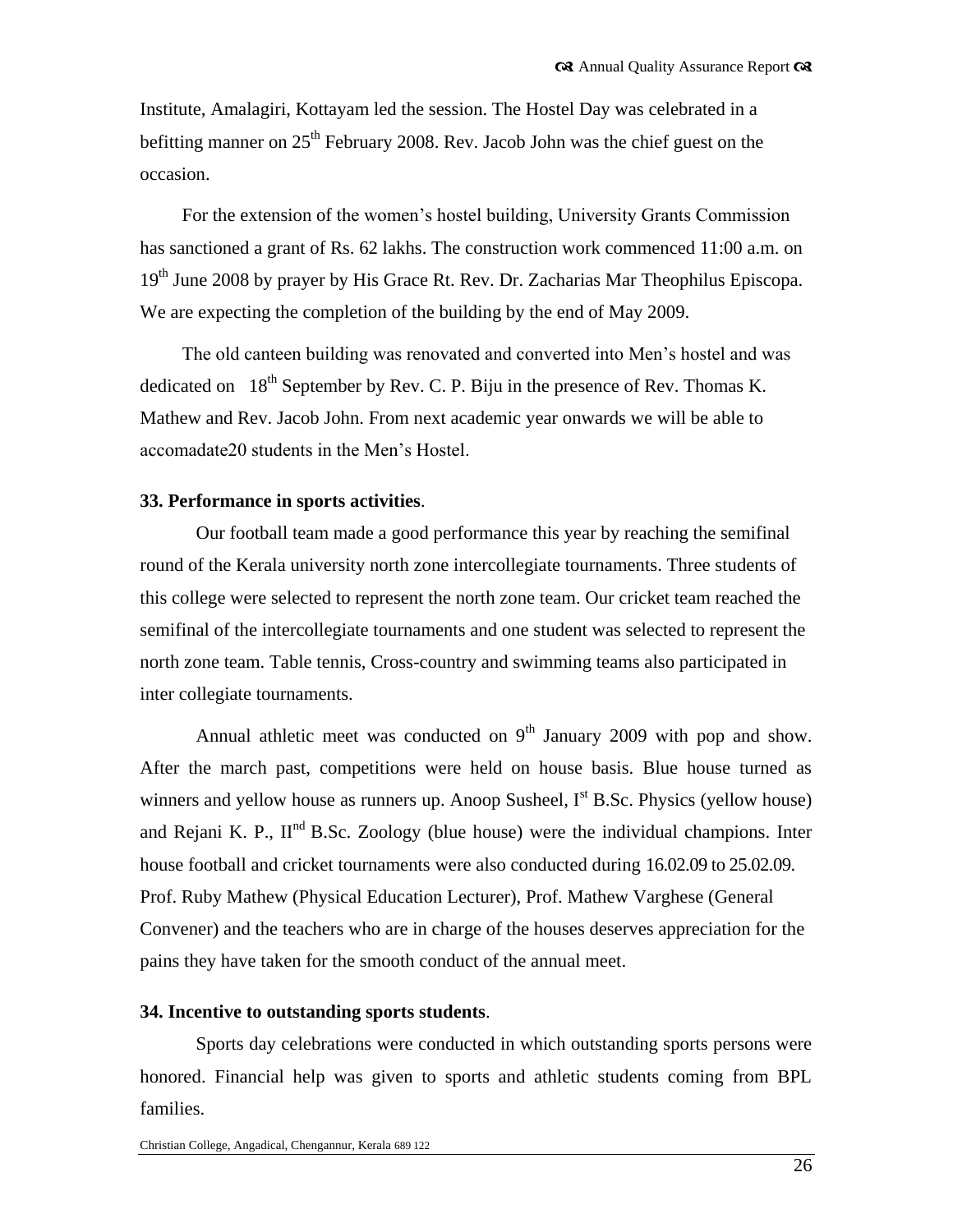# **35. Student achievements and awards**

- 1. Quiz team of the Department of Economics won the second prize in intercollegiate competition conducted by our college.
- 2. Anju Sasidharan and Ambily R. represented the English Department won the second prize in the intercollegiate Quiz competition conducted by Bishop More College, Mavelikkara.
- 3. Gem Cherian, I M. A. English won the first prize in the All Kerala Elocution Competition conducted by Assumption College, Changanacherry.
- 4. Second year Botany students won first prize in the "Athapookkala Competition" conducted by CARD at Tiruvalla.

The results of BSc/MSc. Degree examination of March-April 2008 is detailed below:

| Course                      | Candidates<br>appeared | First<br>Class | Second<br>Class | Third<br>Class | Total<br>passed | Percentage<br>of pass |
|-----------------------------|------------------------|----------------|-----------------|----------------|-----------------|-----------------------|
| <b>B.Sc. Mathematics</b>    | 20                     | 16             | 3               |                | 19              | 95.00 %               |
| <b>B.Sc. Physics</b>        | 32                     | 18             | 5               | $\mathbf{1}$   | 24              | 75.00 %               |
| <b>B.Sc. Chemistry</b>      | 27                     | 6              | 8               | $\overline{2}$ | 16              | 59.25 %               |
| <b>B.Sc. Botany</b>         | 31                     | $\overline{7}$ | $\overline{7}$  | 11             | 25              | 80.64 %               |
| <b>B.Sc. Zoology</b>        | 29                     | 9              | 5               | 3              | 17              | 58.62 %               |
| B.A. English                | 19                     | 3              | 8               | $\overline{7}$ | 18              | 94.73 %               |
| B.A. History                | 21                     |                | $\overline{a}$  | 10             | 10              | 47.61 %               |
| <b>B.A.</b> Economics       | 31                     |                | $\mathbf{1}$    | 9              | 10              | 32.25 %               |
| M.Sc. Physics               | 12                     | 11             |                 |                | 11              | 91.66 %               |
| M.Sc.<br>Anal.<br>Chemistry | 8                      | 5              | $\overline{2}$  |                | 7               | 87.50 %               |
| M.A. Economics              | 10                     | $\overline{2}$ | $\overline{2}$  | $\overline{4}$ | 8               | 80.00 %               |
| M.A. English                | 11                     | $\overline{4}$ | 6               | $\mathbf{1}$   | 11              | 100 %                 |

# **36. Activities of the guidance and counseling unit**.

Counseling unit was actively functioning during the current academic year. Counseling classes were arranged for the second year degree arts and science students separately on 19<sup>th</sup> June 2008. Rev. Abraham Zachariah led the sessions. Rev. C. P. Biju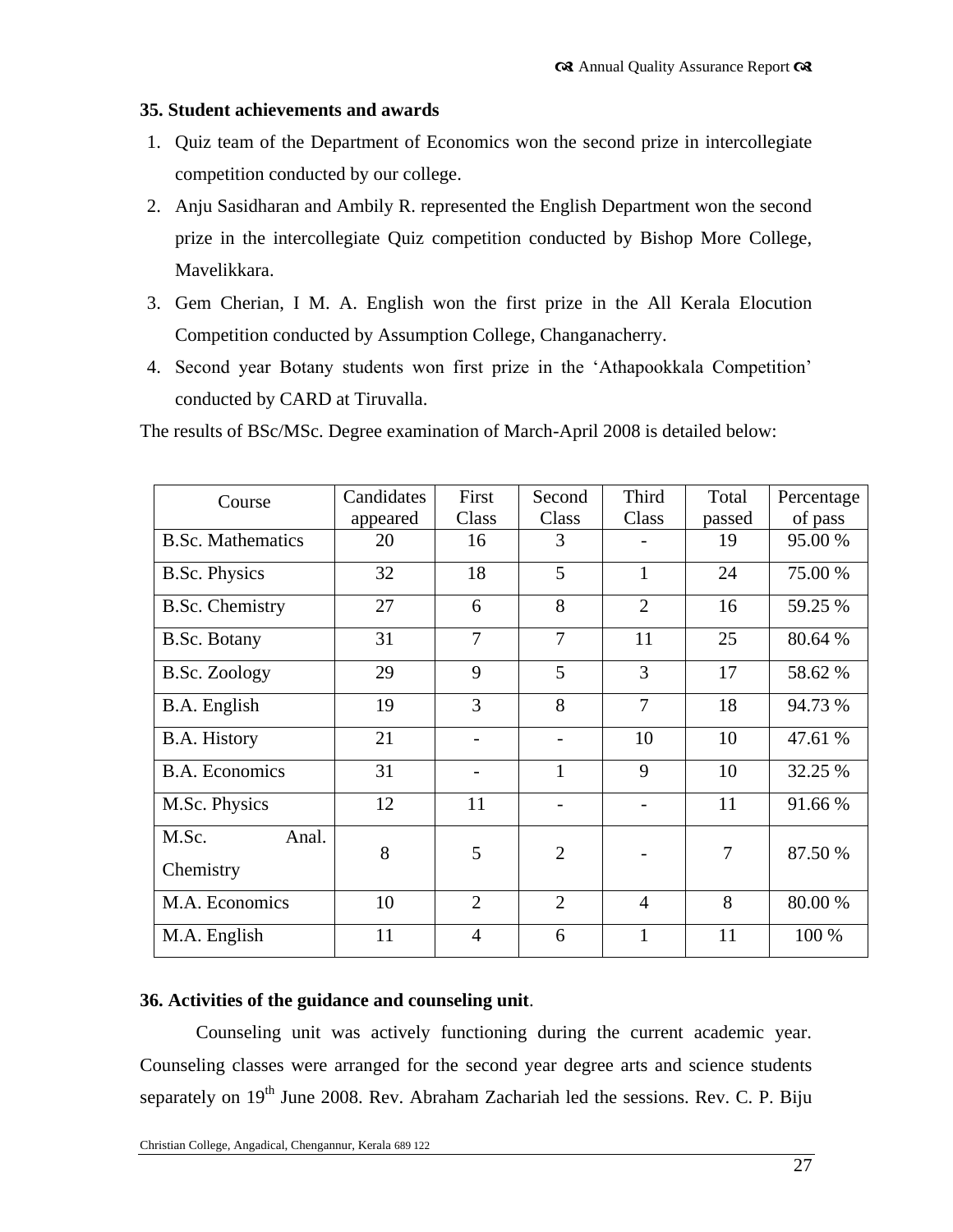and Rev. Jacob John, who were in charge of the student"s ministry, visited the institution regularly, inspired and motivated the students. Dr. Desy P. Koruthu took pain in arranging such programmes.

#### **37. Placement services provided to students**.

A career guidance and placement cell functioned in the college under Sri. Mathew Varghese of the Department of Economics. The programmes of the cell are:

- $\triangleright$  Training of students for competitive examinations and for facing interviews.
- $\triangleright$  Invite organizations for campus interviews.

Constant training and Counseling is given to students for appearing various competitive examinations and campus recruitment drives. A model aptitude test was conducted for the students and the best four were awarded with cash prizes of Rs.1000, Rs.500 and Rs.250. Various seminars on Career opportunities, personality development, facing the interview board etc. were conducted for the students in association with various agencies like NIIT, ICFAI, APTECH, DRONA, Incredible HR etc. Three of our students got placement in Federal Bank Ltd. Through the Campus Recruitment Drive conducted in our college. Job opportunities and campus recruitment drives were advertised or displayed through proper notices and brochures. Prof. Mathew Varghese served as the Convener.

#### **38. Development programmes for non teaching staff**

The computer lab has been providing free training in computer basics to non teaching staff. Four of the office staff members are now well versed in computer operations.

# **39. Healthy practices of the institution**.

- Special consideration to economically weaker candidates during admission. Five percent of the seats are reserved for them.
- The college gives thrust to research. Active research is going on in all post graduated departments. All the infrastructural facilities are provided free by the management. The college welcomes students from nearby colleges for project work.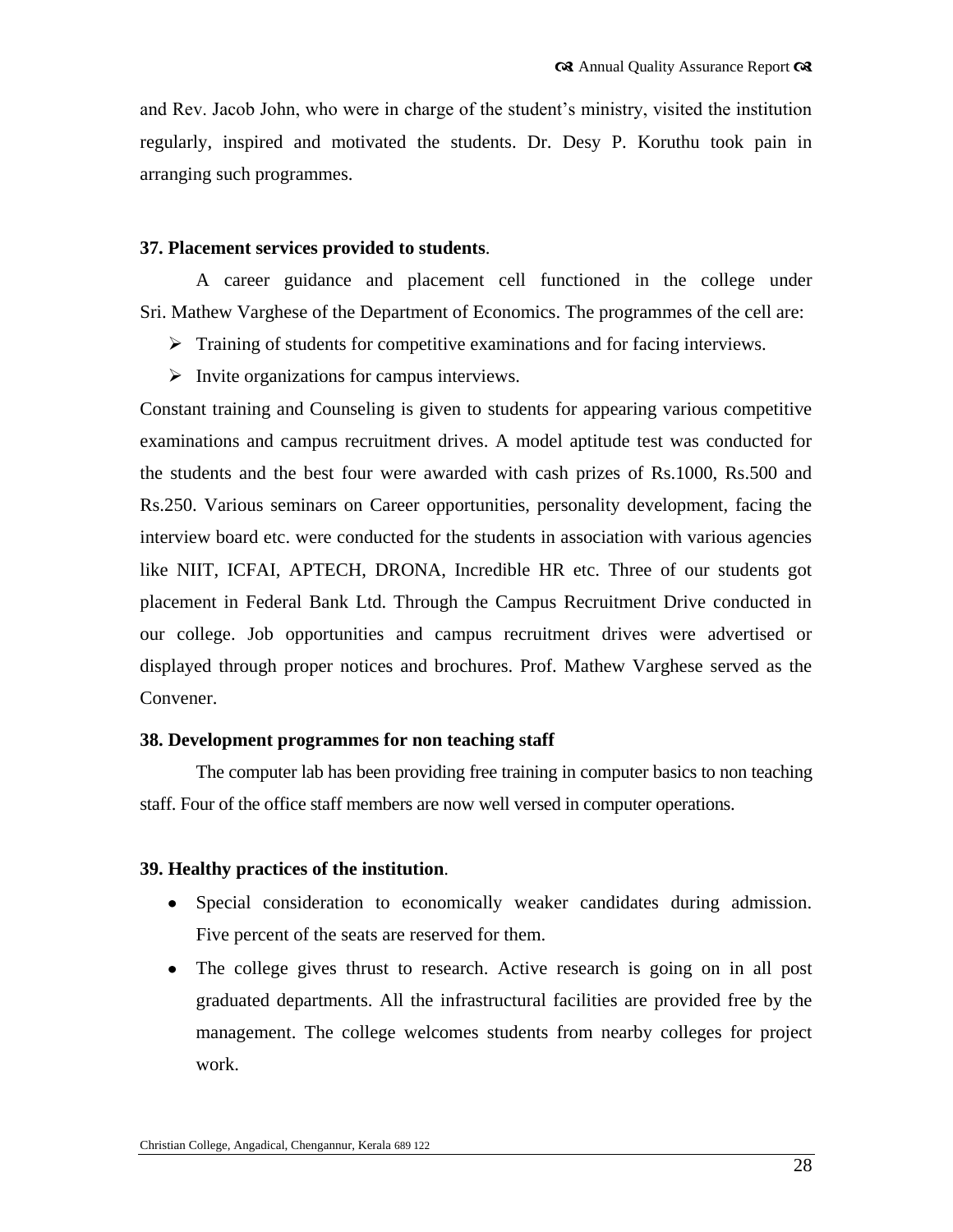- Innovation in curriculum: Even though the curriculum provided by the University  $\bullet$ is rigid, we incorporate our innovations in its transaction. Our innovative practices include
	- A general shift from teacher centered teaching to student centered teaching.
	- $\triangle$  Computer aided teaching
	- ❖ Remedial and enrichment classes.
	- $\triangle$  Interdisciplinary and multi disciplinary teaching.
	- $\div$  Lectures on topics like preparation for competitive examinations, how to face interviews.
	- $\mathbf{\hat{P}}$  Parent teacher student interactive sessions.
	- Class wise PTA meetings
	- $\div$  Seminars by eminent persons
- Daily meditation and Prayer in the chapel for interested students.
- Counseling sessions for needy students

We strive to provide opportunities for not only intellectual development of our students but also to acquire sound skills like team work and leadership, social commitment and service orientation through the activities of NSS, NCC and voluntary groups.

# *Councils and Meetings*

The Governing Council of the college met several times during the year and gave necessary directions regarding general administration and development of the college. Staff Council met regularly to decide on matters relating to administration and academic progress. Teaching Staff meetings and non teaching staff meetings were also conducted regularly and staff members gave valuable suggestions for improving the academic atmosphere. A Staff retreat was conducted on  $17<sup>th</sup>$  June 2008. Rev. Dr. T. J. Thomas led the retreat. Teaching Staff Association Secretary Prof. K. M. Abraham and Staff Executive committee members, took pain in arranging different programmes effectively. Special thanks are due to them. Office staff members under the leadership of the Office Superintendent Sri. Alex T. George cooperated very well for the smooth conduct of the affairs of the college.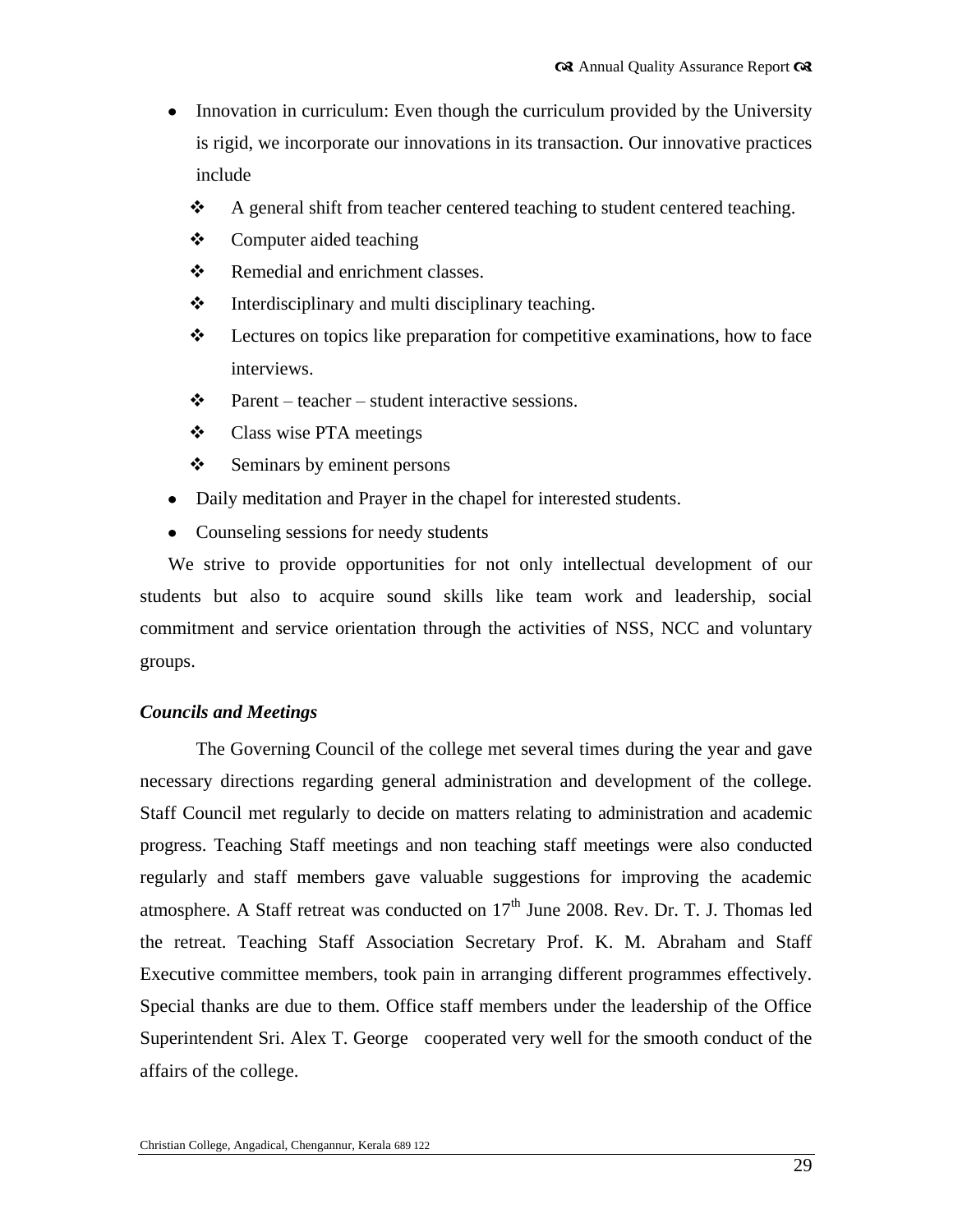#### **40. Linkages developed with National, International, Academic, Research bodies**

The Department of Physics has some linkages with some national and international laboratories and scientists in the area of research. They are listed below:

- 1. Crystal Physics Centre, St. Berhmans College, Changanacherry
- 2. Sol Gel Lab, SPAP, Mahatma Gandhi University, Kottayam
- 3. Magnetics Lab, Cochin University of Science & Technology, Kochi
- 4. St. Thomas College, Kozhencherry
- 5. Mar Thoma College, Tiruvalla
- 6. Istvan Lagzi, Department of Physical Chemistry, Eotovos University, Budapest, Hungary
- 7. Quality Assurance Laboratory, Kollam

### **41. Any other relevant information's the institutions wishes to add.**

The institution situated in one of the highest hills in Chengannur is blessed with scenic beauty. The calm, serene and elegant atmosphere provides an ideal environment for learning. Christian College, Chengannur has a tradition of high academic excellence. Each year, students of this college will be there among the roll of honour of the University bagging ranks. To keep par with the motto of the institution the faculty members are striving hard to achieve perfection and excellence in the field of education and research.